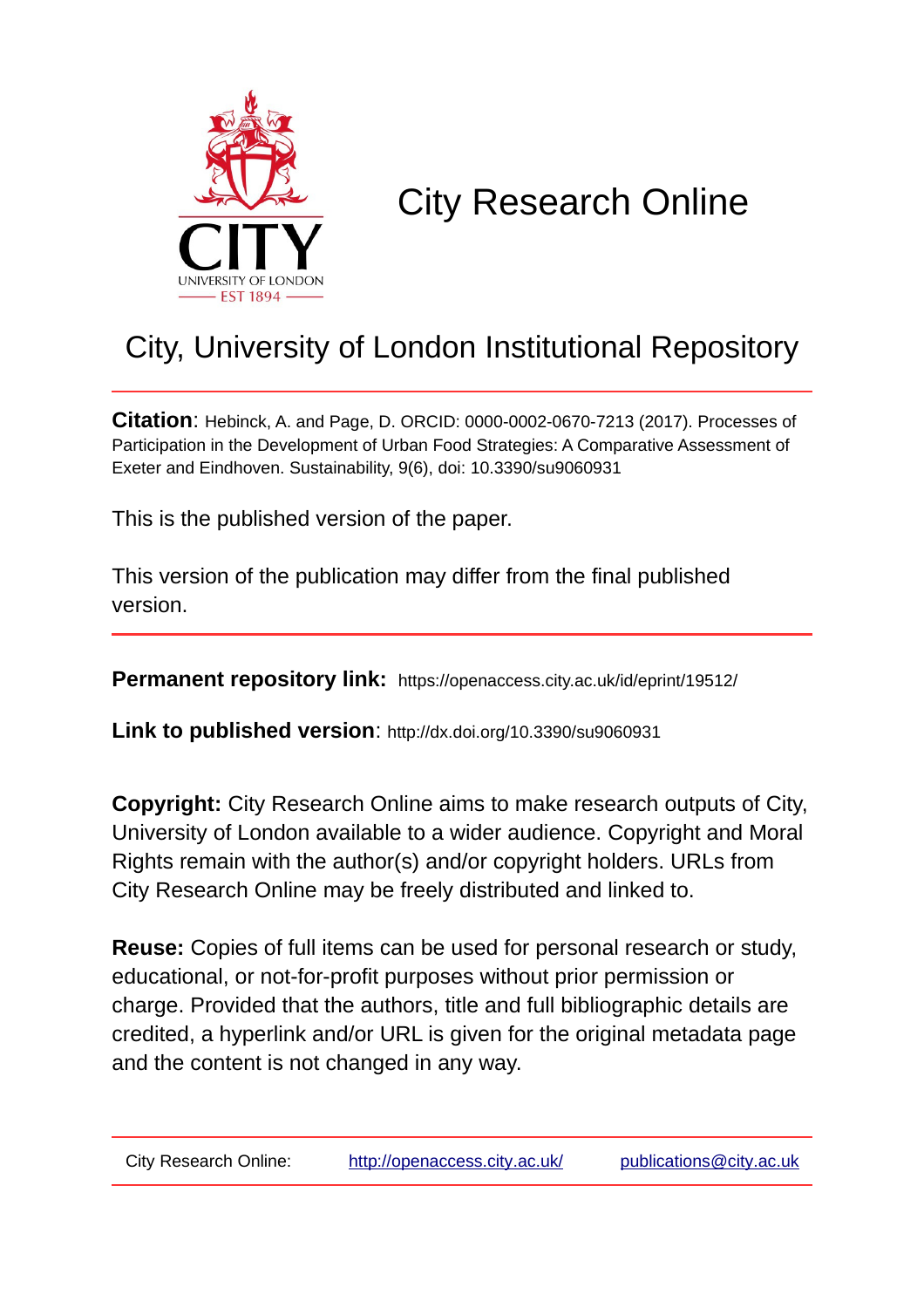



### *Article* **Processes of Participation in the Development of Urban Food Strategies: A Comparative Assessment of Exeter and Eindhoven**

**Aniek Hebinck 1,2,\* and Daphne Page <sup>3</sup>**

- <sup>1</sup> Stockholm Resilience Centre, Stockholm University, Stockholm SE-106 91, Sweden
- <sup>2</sup> Rural Sociology Group, Wageningen University, Wageningen 6708 PB, The Netherlands<br><sup>3</sup> Centre for Eood Policy City University London, London EC1V 0HB, UK: danhne nage@
- <sup>3</sup> Centre for Food Policy, City University London, London EC1V 0HB, UK; daphne.page@city.ac.uk
- **\*** Correspondence: aniek.hebinck@su.se

Academic Editor: Han Wiskerke Received: 14 April 2017; Accepted: 31 May 2017; Published: 2 June 2017

**Abstract:** Urban food strategies are increasingly being used as means to address a multitude of challenges presented by food system failings. The use of participatory approaches has become common practice in the field of urban food systems planning. These approaches are believed to democratize, legitimize and increase effectiveness of addressing challenges. Despite these "promises", they have also been viewed as problematic for being unbalanced and lacking accountability. This paper sets out to compare the creation and use of new participatory spaces in two initiatives in two European cities in their on-going attempts to formulate urban food strategies through multi-actor processes. This is explored through operationalisation of two key concepts essential to participatory approaches: participation and accountability. As such, the paper addresses how participatory processes for urban food strategies can be conceptualised when policy making involves the interplay of actors, knowledges and spaces. We conclude that within the two cases, ample attention is given to get a cross-section of the types of participants involved, while accountability is an aspect still under-represented. Based on the two cases, we argue that incorporation of accountability in particular will be instrumental in the development and implementation of more mature urban food strategies. However, it is essential for participatory processes to not completely break from more "traditional" policy processes, at risk of limiting progress in strategy development and deployment.

**Keywords:** participatory processes; urban food strategies; accountability; food policy

#### **1. Introduction**

Urban Food Strategies have become regarded as a pivotal point of change in addressing food systems failings and transitioning to sustainable food systems at the local level [\[1–](#page-16-0)[5\]](#page-16-1). Food systems refer to the "web[s] of actors, processes, and interactions involved in growing, processing, distributing, consuming, and disposing of foods" [\[6\]](#page-16-2) and their principal aim is to deliver sustainable food security [\[7–](#page-16-3)[9\]](#page-16-4). Many food systems fail to do so and present concerns to stakeholders, such as the associated challenges of degradation of ecosystems [\[10\]](#page-16-5), growing inequalities [\[11\]](#page-16-6) and resource use [\[6–](#page-16-2)[8](#page-16-7)[,12\]](#page-16-8). The city region is increasingly identified as the appropriate level for action "to develop and implement an integrated and comprehensive solution for a future-proof urban food system" [\[4,](#page-16-9)[12](#page-16-8)[–14\]](#page-16-10). The city region is a spatial representation that allows to look beyond cities' administrative boundaries [\[13,](#page-16-11)[14\]](#page-16-10), in the sense that it takes into account a single urban centre or multiple urban centres and the peri-urban and rural hinterlands that surround them. Cities have become powerful actors in addressing societal problems, as it is argued they can have more impact than nation-states [\[15](#page-16-12)[–20\]](#page-16-13). Firstly, due to urbanization rates and economic concentration, the "generative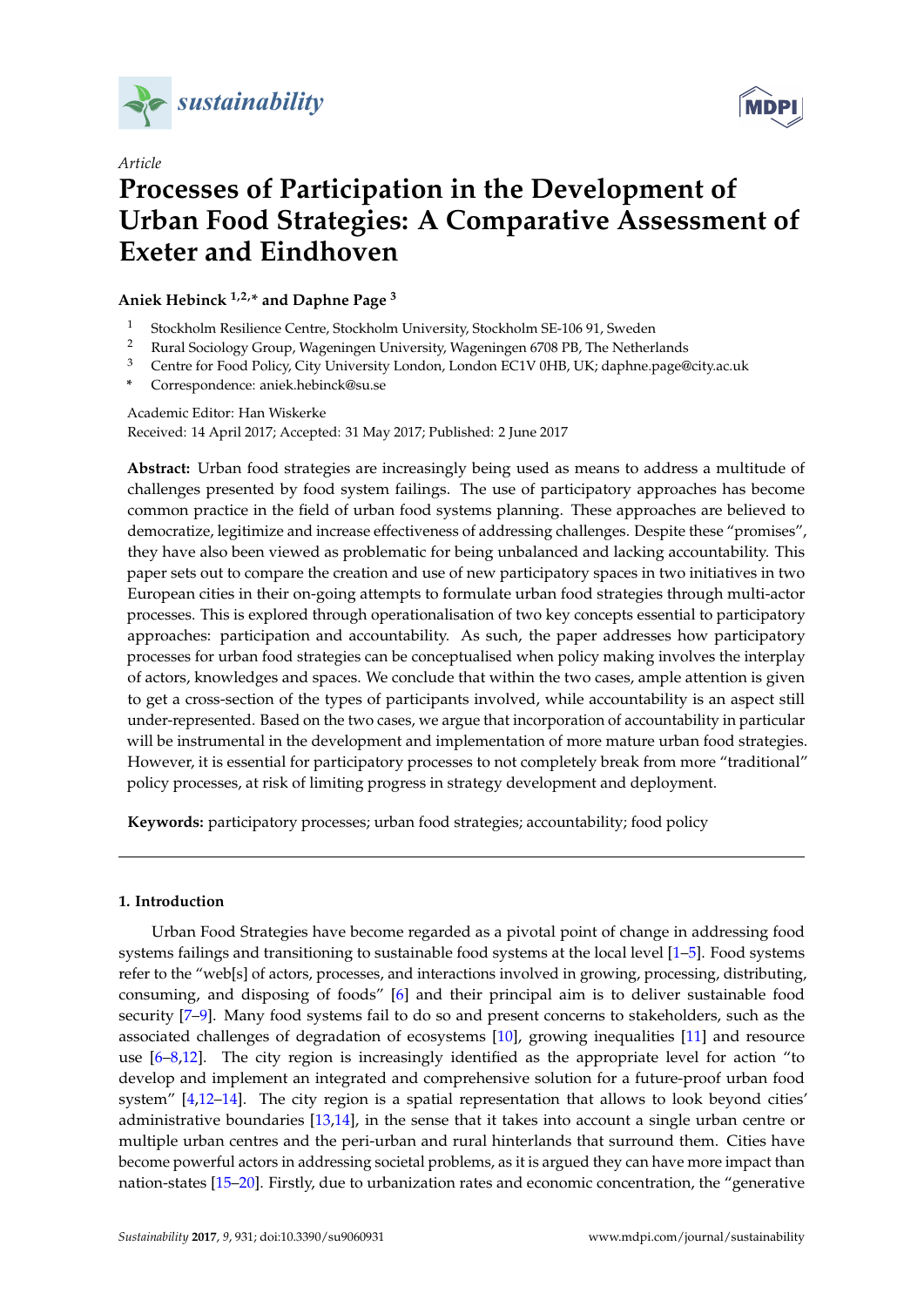powers" of cities have become "world-making" [\[15,](#page-16-12)[18\]](#page-16-14). ("World-making" in the sense that cities have become the sites where power, knowledge, culture, etc. are most concentrated. Only a handful of cities now "drive world economic growth" [\[15\]](#page-16-12)). Secondly, city-level governors can prioritize local challenges more effectively than state-level government because they are embedded in their locality, often dealing with daily problems in innovative and bespoke ways. Thirdly, while the state is known for being a slow apparatus having to deal with international relations, cities are primarily concerned with urban dynamics and just "have to get things done" [\[16,](#page-16-15)[21\]](#page-17-0). The willingness of cities to take action is visible in the increasing number of urban strategies being developed all over the world. One reason for this being that "UFSs aim to place food on the urban agenda, capitalizing on efforts made by existing actors and creating synergistic effects by linking different stakeholder groups" [\[22\]](#page-17-1). Through a community-based food systems approach themes that typically overlap and link to various municipal departmental mandates—such as food security, public health, and social justice—can be addressed effectively [\[22,](#page-17-1)[23\]](#page-17-2). Such policy tools can take on various forms, including food charters, food strategies, and food action plans [\[23](#page-17-2)[,24\]](#page-17-3). These can be local or regional and would ideally be a part of local comprehensive plans and policies with touch points to the local food system. Local policies must reflect their unique local contexts [\[25\]](#page-17-4) and incorporate "[h]istorical and cultural factors, . . . geographical setting and natural resources . . . and societal and political factors" [\[22\]](#page-17-1). These in turn will shape the "aims, objectives and actions that are appropriate and achievable" for a UFS [\[22\]](#page-17-1).

Such a shift toward more inclusive policy making at this local level thus requires policy tools that can open up and democratize key policy tasks. Policy-making itself is "the interplay of actors, knowledge and policy spaces [which] is clearly dynamic and complex" [\[26\]](#page-17-5). Participatory approaches in particular frequently emerge as new forms of policy-making that reconfigure these elements and allow for incorporation of a broader range of policy actors (or "stakeholders"). This offers policy based on multiple dimensions of knowledge, and shapes a policy space that differs from those traditionally used. The use of participatory approaches in urban food policy-making is promising [\[6](#page-16-2)[,22,](#page-17-1)[27,](#page-17-6)[28\]](#page-17-7)—since it is said to lead to increased legitimization, effectiveness, and democratization of planning [\[29,](#page-17-8)[30\]](#page-17-9), but requires critical review in terms of what conceptualises the participatory processes.

Based on experiences gathered from two research projects, this paper aims to review participatory processes that contribute to the formulation of UFSs. The question this paper addresses: How can participatory processes for UFSs be conceptualised when policy making is the interplay of actors, knowledges and spaces? We do this by interrogating two cases; first, that of the Exeter Food Network, a member of the UK's Sustainable Food Cities Network, and the second being Proeftuin040 in Eindhoven in the Netherlands. We start by reviewing some of the literature on participation, to get an idea of its origin and to clarify some key concepts which will lead to a conceptual framework. Following this, we give brief descriptions of the two case studies in order to provide context, considering the different institutional structures of the local food groups, and the unique interplay of actors and local food system objectives. We then turn to the analysis, which will highlight how participation and accountability are manifested within the participatory processes of the two cases. This will lead to the conclusion that the elements that are key to making participatory processes successful are often neglected in light of the messy local governance process that includes stakeholders that are not normally engaged in policy-making or decision-making.

#### **2. Participation**

In this section, we first interrogate two strands of literature describing a turn towards participation and how this has shaped and constructed contemporary processes of policy-making and sustainable development. This literature provides the basis for a conceptual framework for the analysis of participation and multi-stakeholder processes.

Firstly, at the foundation of the use of participatory approaches in sustainable development practices lies a critique of discourses on modernity [\[31–](#page-17-10)[34\]](#page-17-11) which were central to the "early" field of International Development. This gave rise to a vast field of research that aimed to go beyond "western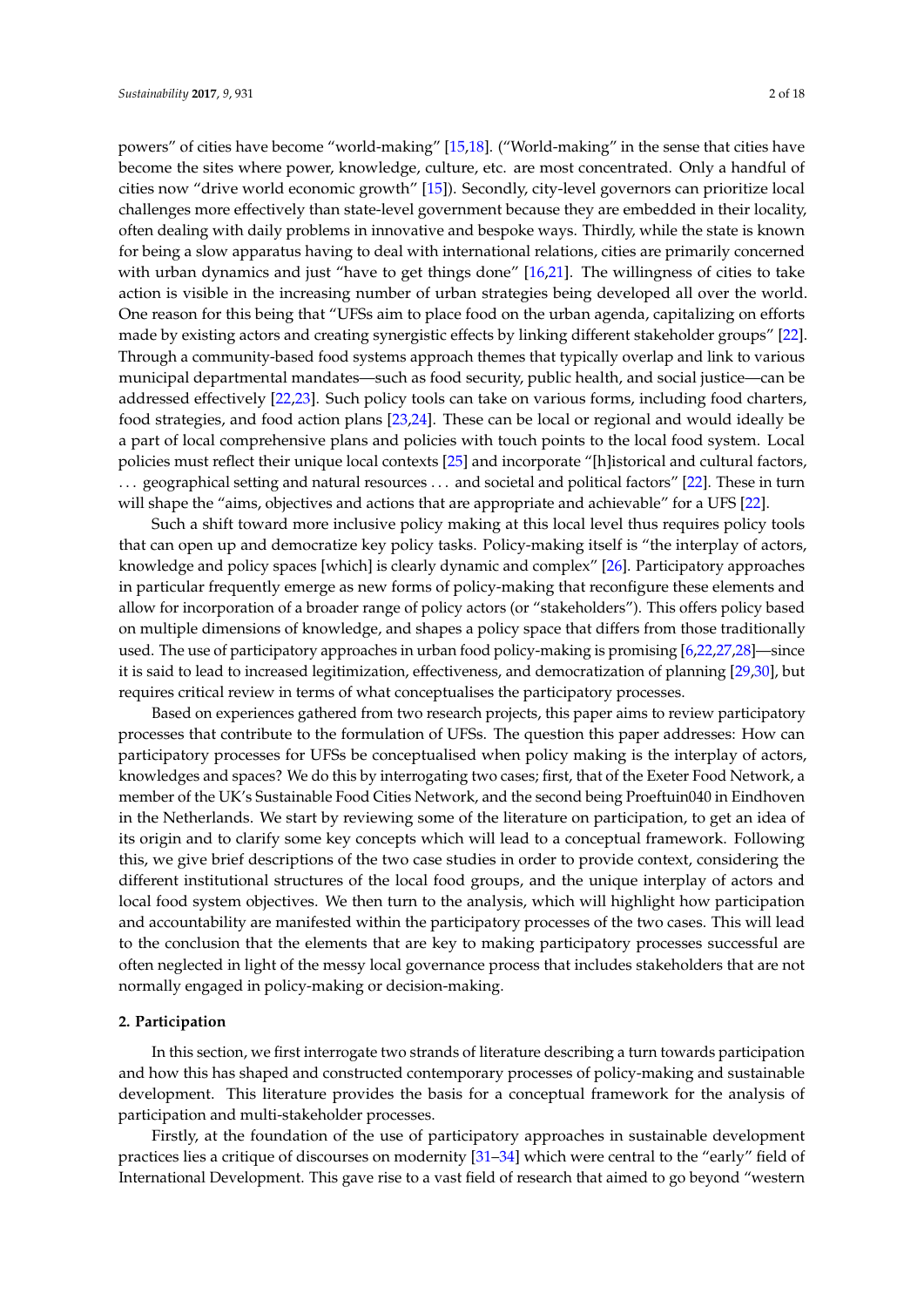trajectories of modernity" and emphasised the value of "local knowledge", "counter-development (i.e., strategic actions that counter the dominant development trends and thinking [\[31\]](#page-17-10))", and "bottom-up participation" [\[31,](#page-17-10)[35,](#page-17-12)[36\]](#page-17-13). Participatory approaches were argued to make development more "responsive to citizen desires and more effective in service delivery" [\[37\]](#page-17-14) and would allow for local people to make sense of, interpret and shape policies and development programmes the way they see fit [\[31,](#page-17-10)[38\]](#page-17-15). As such it was an explicit attempt to move beyond expert-driven policy-making [\[34,](#page-17-11)[39,](#page-17-16)[40\]](#page-17-17) that often offers little space for "local knowledges". The underlying logic is that the gap between citizens and institutions can be bridged by giving space to citizens or locals to exercise voice and influence policy and institutions [\[41](#page-17-18)[,42\]](#page-17-19). As such, it is an attempt to balance "bureaucratic procedures and local practices" [\[31\]](#page-17-10).

A second strand of literature is focussed on participation as a remedy for democratic deficits in (global) governance. "Governance has become post-sovereign, in the sense that policy processes are institutionally diffuse and lack a single locus of supreme, absolute and comprehensive authority. Today no regulatory body—including a state—constructs public policy on its own" [\[43](#page-17-20)[,44\]](#page-17-21). Sources of legitimacy and accountability in policy-making shift with the arrival of these new actors and many such arrangements have "been found to suffer from democratic deficits" [\[29\]](#page-17-8). This is partly due to two large groups of actors that gained considerable importance in global governance arenas. Firstly, corporations are now often consulted during policy development. Their participation in processes of governance is greatly contested; some see them as "engines of growth", while others find them responsible for increasing levels of poverty [\[45](#page-17-22)[–48\]](#page-18-0). Secondly, Civil Society Organisations (CSOs) have gained influence in global governance [\[43](#page-17-20)[,45,](#page-17-22)[49,](#page-18-1)[50\]](#page-18-2). (Civil Society is here defined as "a political arena where associations of citizens seek, from outside political parties, to shape societal rules" [\[43\]](#page-17-20), as such this may include NGOs, social movements, people's organisations and so on; for an overview of the complexity and diversity of civil society, see, e.g., Scholte [\[43\]](#page-17-20) and Willets [\[45\]](#page-17-22)) CSOs are "presumed to be closer to 'the people'" and increasingly have played an important role in "delivering development assistance" [\[51\]](#page-18-3). Considering both actors have gained considerable influence in societal and economic terms, their inclusion in governance processes is meant to lead to more effective and democratic policies. At national levels, there is increasingly talk about the need to give space for participation in governance (in the U.K., this discussion is dubbed "Big Society", while in the Netherlands this is referred to as "Participation Society"). In the Global South, there are already plenty of examples of citizens' participation in local governance, such as citizens' forums in Indonesia and neighbourhood meetings in Porto Alegre [\[30\]](#page-17-9). Increasingly, in the Global North the involvement of "active citizens" is seen as key for wellbeing [\[52,](#page-18-4)[53\]](#page-18-5). This is supported by the understanding that involvement of citizens in such processes "makes for better citizens, better . . . decisions and better government" [\[51,](#page-18-3)[54\]](#page-18-6). However, it can also be explained by the neoliberal tendencies of many states, which are rolling back their welfare policies and calling upon citizens and third sector to assume more responsibilities [\[52](#page-18-4)[,55\]](#page-18-7).

We can conclude from the literature that moves to participatory approaches are based on democratic principles. Participation of stakeholders is seen as a method to balance the power that was previously largely assigned to states [\[56\]](#page-18-8), allow citizens to shape and construct their opportunities and rules [\[51\]](#page-18-3), and for poverty reduction [\[37\]](#page-17-14). In reality, this is infinitely more complex. Critics emphasise concerns around "wishful thinking" and "bad practices" in the implementation of participatory approaches, such as "use of the label without the substance"; "putting methods before process of empowerment"; and exclusion of the poorest [\[35](#page-17-12)[,57\]](#page-18-9). It is often emphasised that the term has become a buzzword that is inherently vague and is used for multiple ends: "'[P]articipation' has historically been used both to enable ordinary people to gain political agency and as a means of maintaining relations of rule for neutralising political opposition" [\[35\]](#page-17-12). These concerns emphasise the necessity to safeguard key democratic values in these processes. A large portion of the literature on participatory processes is concerned with the evaluation of two key values, participation and accountability [\[29](#page-17-8)[,41](#page-17-18)[,43\]](#page-17-20). As stakeholders get space within agenda setting and policy making, key values that are often underlined include: enhancement of democratic legitimacy; potential to strengthen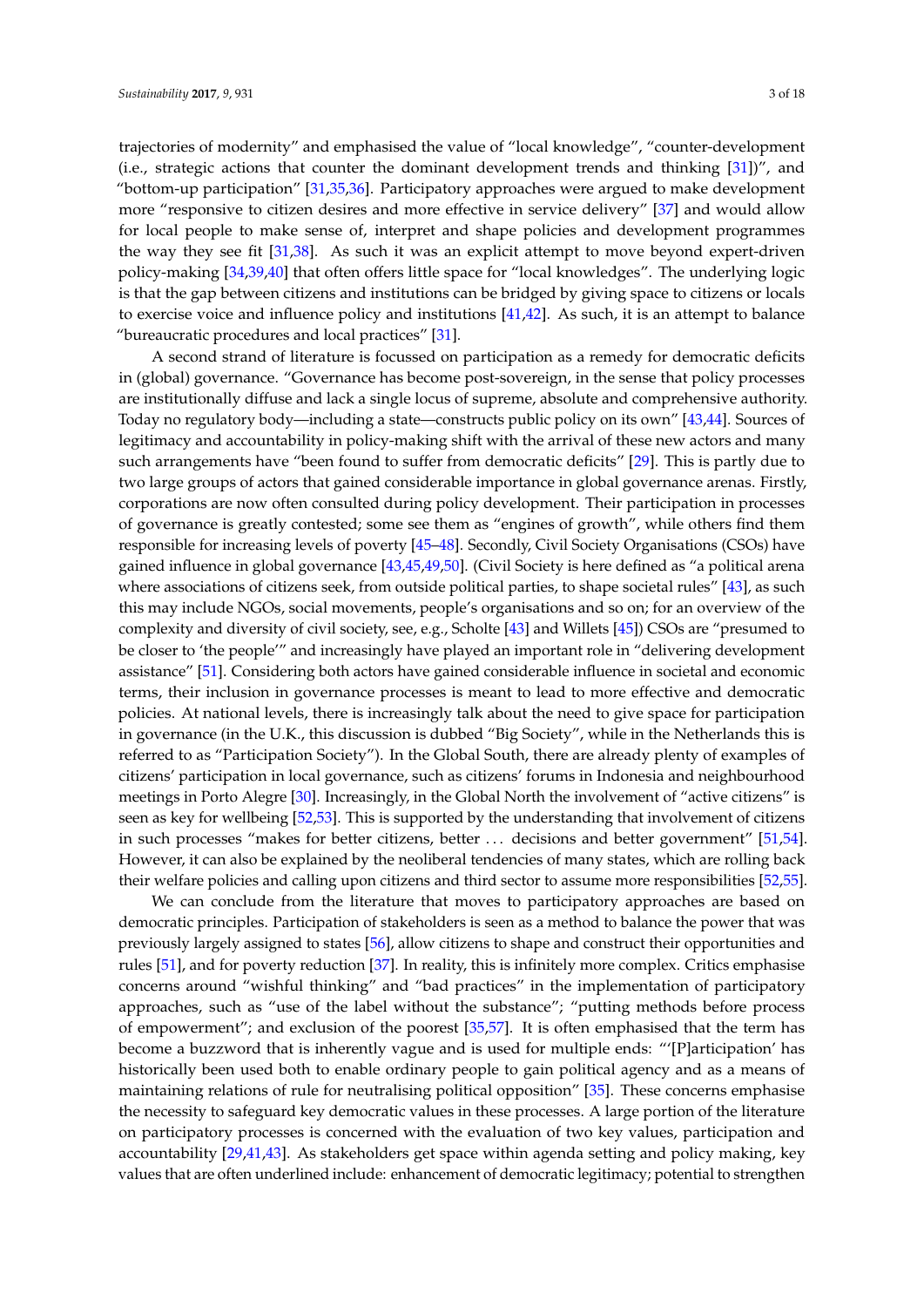external accountability; increased effectiveness and quality; more adaptability and creativity; and greater responsiveness [\[37](#page-17-14)[,43\]](#page-17-20). They are considered essential in securing the benefits of participatory decision-making, in contrast to state-centred decision making. There are a number of specific challenges related to the prevention of "bad practices" in participatory processes. Many of these challenges also relate to safeguarding accountability and participation: "retooling" (adapting to the new form of rulemaking), "negotiating cultural diversity", "securing compliance", "obtaining accountability", and "fostering access" (of information and resources) [\[43\]](#page-17-20). It is clear that the design of the multi-stakeholder approach becomes equally important as the behaviour and attitudes of the actors involved. There are numerous ways to design the involvement of these non-governmental stakeholders in governance structures, depending on the context, involved parties, objectives, and so on [\[58\]](#page-18-10).

#### **3. Operationalizing Participatory Policy Processes 3. Operationalizing Participatory Policy Processes**

We will now highlight our conceptual framework by operationalising the two elements highlighted in the literature as key to the functioning of participatory approaches: participation of actors, knowledge and policy  $\overline{E}$ and accountability (see Figure [1\)](#page-4-0). These are found at the intersection of actors, knowledge and policy spaces; where policy processes take place [\[26\]](#page-17-5). Although we have established the concept of participation, we turn to Polk and Knutsson contestation, we have established the concept of participation is subject to contestation, we turn to Polk and Knutsson [\[53\]](#page-18-5) who distinguish between the "types of participants and their relationships to one and another" and "quality of participation: in the participatory process". The first links clearly to representation: are "those that hold a stake" invited to the table? This is important to review considering this a major source of legitimization of such processes. The latter links to the access and space present stakeholders receive during the decision-making process and whether they are able to go beyond "superficial interactions" [\[53\]](#page-18-5). This partly relates to the power imbalances that may naturally be present, due to social (or cultural) hierarchies, but also to interests and mandates people might have. Through "incorporation through collaboration"  $[53]$  and the creation of a "safe space"  $[59]$  for all participants, more effective and democratic decision-making can be established. We will now highlight our conceptual framework by operationalising the two elements the two elements the two elements of two elements of two elements of two elements of two elements of two elements of two elements of two highlight our conceptual trainework by operationalismig in two elements: participation and participation and participation and participation and participation and participation and participation and participation and parti

<span id="page-4-0"></span>

**Figure 1.** Conceptual framework operationalizing participation and accountability within **Figure 1.** Conceptual framework operationalizing participation and accountability within participatory governance. Drawn based on the readings from Scholte, Polk and Knutsson and McGee [\[26](#page-17-5)[,43,](#page-17-20)[53\]](#page-18-5).

this is something that was mostly associated with states and government representatives. However, in an increasingly "post-sovereign" and multi-stakeholder context accountability—or the "processes In local (multi-stakeholder) governance, few links have been made to accountability, considering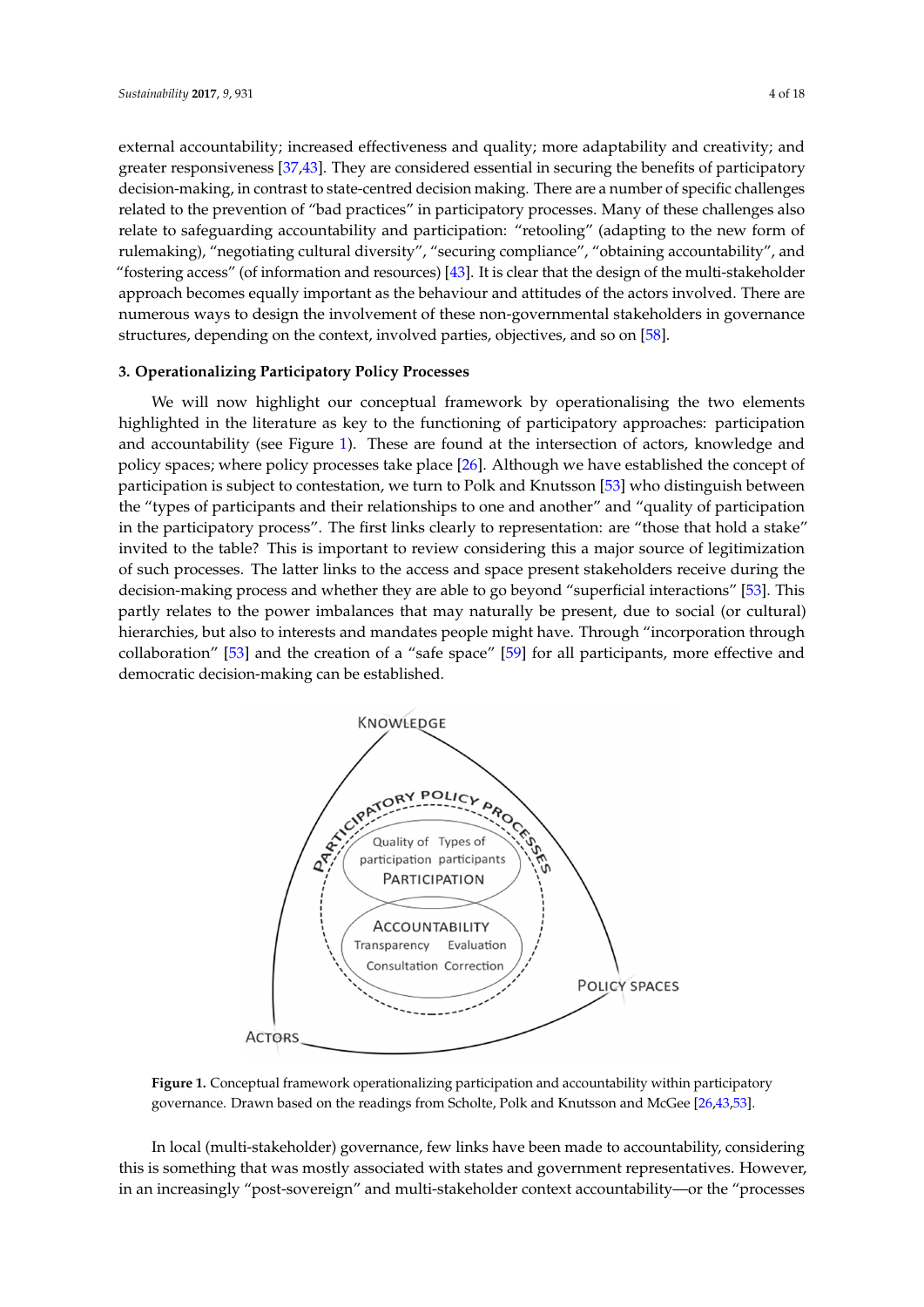whereby an actor answers for its conduct to those whom it affects"—does not just apply to states [\[43\]](#page-17-20). Rather, "accountability needs to be understood and practised in contemporary governance in a dispersed and shared fashion. All nodes in a given public policy network ... must play their part in delivering accountability" [\[43\]](#page-17-20). As such we argue accountability is also an important element in order to secure the promises of participatory governance when reviewing local governance arrangements, especially when accountability is regarded as a "means to constrain power" and to be responsive to the governed [\[37](#page-17-14)[,43\]](#page-17-20). In examining the concept of accountability, Scholte [\[43\]](#page-17-20) highlights four principal aspects: transparency on actions and used resources; consultation of those that are about to be affected; evaluation of impacts and effects; and correction in case actions have had harmful effects. According to Blair [\[37\]](#page-17-14) there are multiple "mechanisms that can serve as agents of accountability" in local governance, such as elections, political parties, civil society, the media, public meetings, formal procedures, and opinion surveys. A number of these mechanisms, depending on the context and resources available, can be used to hold those that govern accountable.

These two concepts allow us to critically review the participatory processes that are part of the urban food strategy development in Exeter and Eindhoven. See Figure [1](#page-4-0) for an overview of how these multiple mechanisms align on the intersection of knowledge, actors and policy spaces. This allows us to address the question: How can participatory processes for UFSs be conceptualised when policy making is the interplay of actors, knowledges and spaces?

#### **4. Methods**

This paper came out of a discussion where the authors found that they shared overlapping experiences of observing policy development in their respective cities. This prompted a preliminary review of elements common to each, or ways that these cities differed. Of particular interest was how and why the policy development process was initiated, which local players were involved, and how the creation of the documents was being executed. The similar, yet unique elements of each case suggested the potential for comparative analysis. The two cases have been independently researched by the authors, who have been participant observers of the multi-stakeholder meetings that were part of these urban food strategy developments. The case of Proeftuin040 in Eindhoven was part of the EU-project TRANSMANGO, as one of the Dutch local cases on "local" pathways to food and nutrition security (see Hebinck and Villarreal [\[60\]](#page-18-12) for the full report). Exeter has been studied as a part of the PhD research being undertaken by Daphne Page at City University London's Centre for Food Policy. Interviews and document-analysis have been used to supplement observation and develop deeper understanding of the motivations of particular participants and institutional dynamics.

For the Exeter case study, the researcher was invited by the steering group convenor to observe the development process of the UFS, and consent to observe the process was granted by the steering committee on behalf of the broader Exeter Food Network (EFN). Observation, both in person and through inclusion in digital correspondence of the EFN activities and meetings, took place from summer 2016 and is still on-going at the time of writing. During observation, all participants were informed of the role of the researcher and that observation of the process would be taking place, and were given to opportunity to express any objections. There were no objections to the researcher's presence at any time, nor were any questions about the research process raised. This process involved attending EFN meetings, reviewing minutes of meetings to capture the details of discussions and plans surrounding the UFS, and attending the initial planning workshop. Data collection involved note taking throughout these events, and a desk analysis of minutes and documents to review for content pertaining to the UFS process.

For the second case in Eindhoven, the author had been pointed to the Urban Agriculture visioning process by an urban agriculture initiative that was part of exploratory research. She contacted Proeftuin040 about possible involvement of the project TRANSMANGO. From here on, Proeftuin040, the author and a project colleague who specialises in foresight methods had two meetings to discuss whether collaboration was wanted and what both parties were hoping to get out of it. During this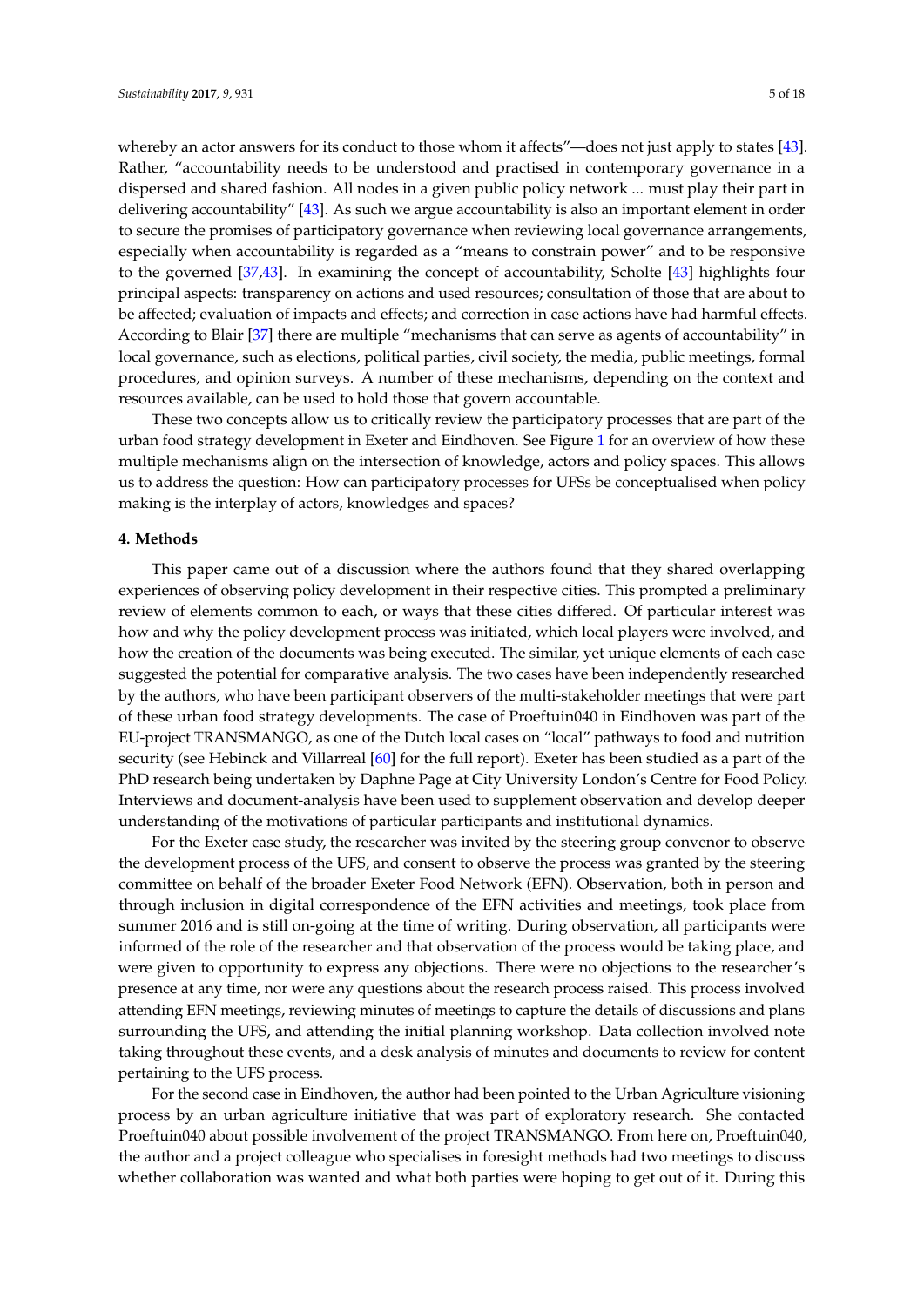meeting and all the following sessions, the role of the researchers was made clear to participants and in (public) reports of these meetings. The researchers attended meetings, arranged expert-consultation meetings and facilitated a number of sessions using foresight methods. The data used in this paper are based on those participatory encounters and reports written by Proeftuin040. For this paper, each case study was analysed according to the framework described above, and the authors compared findings based on their observations and experiences within the UFS development processes.

In both urban food strategy development processes foresight methods had been used as tools to "engage with complex challenges, and to mobilize action" [\[61\]](#page-18-13). In this they acknowledge future uncertainties, and together with a multi-scale, multi-actor group explore diverse possible future scenarios, without being held back by contemporary constraints or claims. There are many different foresight methods that all have a particular objective. In the case of Proeftuin040, "the seeds game", back casting and scenario-modelling were employed to help people to start thinking in new ways of the future. In Exeter, back casting in particular was used to envision more sustainable food systems in Exeter, and necessary steps to achieve these.

#### **5. Results**

#### *5.1. The Exeter Food Network*

Exeter, with a population of little over 124,000 in 2014 [\[62\]](#page-18-14), is the main urban centre in Devon, a predominantly rural county in the southeast of England. Devon is a significant producer of agricultural products with a strong local food economy [\[63\]](#page-18-15). (According to 2008 figures [\[63\]](#page-18-15), Devon's food economy (broadly, including restaurants, bars, supermarkets and accommodation) was measured at around 13% of Gross Value Added (GVA)—making it significantly higher than the same figure for Great Britain overall at 7.6%). The strategy development process initiated in 2016 by the Exeter Food Network was an outcome of the earlier strategy experience in Devon in 2012. The Exeter Food Network was formed as a result of the Feeding Devon's Future strategy, and has sought to develop a more urban-focused document to address the city's unique needs, in contrast to the broadly rural and county-wide focus of the Devon strategy. An early EFN action was to join the Sustainable Food Cities Network.

Motivations behind the development of the Devon strategy differed between the civil society actors (concerned primarily with food poverty, waste, and ecology), and the council actors involved (focusing on the rural agricultural economy). As such, the Exeter effort sought to take a more urban focus to meet the needs of the city, rather than the previous county-wide approach, and to approach the process using the six key issues highlighted by the Sustainable Food Cities Network (these key issues are: (1) promoting healthy and sustainable food to the public; (2) tackling food poverty, diet-related ill health and access to affordable healthy food; (3) building community food knowledge, skills, resources and projects; (4) promoting a vibrant and diverse sustainable food economy; (5) transforming catering and food procurement; and (6) reducing waste and the ecological footprint of the food system. More information on these key issues is available on [www.sustainablefoodcities.org/keyissues\)](www.sustainablefoodcities.org/keyissues), but with food poverty still a central issue. Resulting from the previous Devon strategy experience, and concerns over a climate of austerity (with its associated budget cuts in local councils) across England, a decision was made to establish the Exeter strategy process as a primarily grass-roots effort. This shaped the participation structure for the UFS as being the domain of the Exeter Food Network, rather than foster dependence on the Council. It was felt that this would allow for more control over the long-term delivery of projects and programs without fear of failure from council support being lost. This reflects Marsden and Franklin's [\[55\]](#page-18-7) point that civil society is moving to fill the gaps left by government in regards to local-level social support.

Participation in the strategy development process is limited to members of the Exeter Food Network. This is a voluntary, civil society group with representation of about 20 organisations (and many individuals) is made up of a variety of local interest groups, small local businesses, and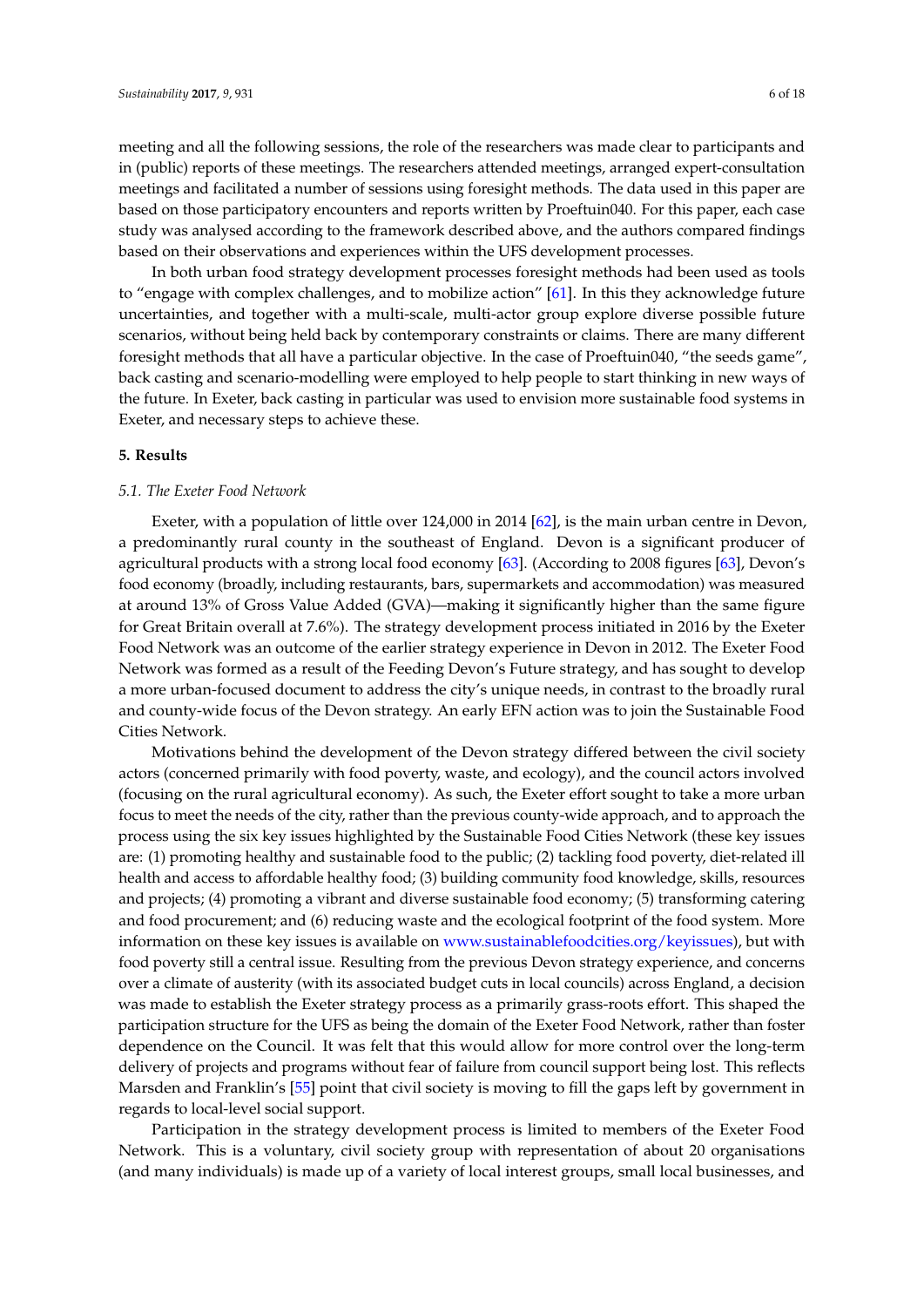non-profits [\(www.exeterfoodnetwork.org.uk\)](www.exeterfoodnetwork.org.uk). Some council representation exists through links to the Public Health and Sustainability departments at the local council level, however, the effort is largely civil society driven, rather than a council initiative.

Several actors in the Exeter strategy development process had been involved with the earlier Devon process. Notably this includes the initiator of the Devon strategy, who has become a local (civil-society) leader for food system efforts in Devon and Exeter, and has acted as the Steering Group convenor for both. These actors bring the shared experience and network from the previous strategy process, local-specific knowledge, and awareness of local government mechanisms relating to local food system work. A quality that cannot be understated is a shared commitment to improving aspects of the local food system for the greater good of the city. However, despite these underlying social concerns, public consultation beyond the members of the EFN has not been a part of the process up to the current draft-writing stage of the strategy. The EFN chose to keep the UFS development process internal to the group, which allowed for efficient organising and decision-making.

The EFN process to date has involved facilitated workshops to define the priorities of the strategy using foresight methods, as well as updates from the Steering Committee on document progress, which were communicated during regular EFN meetings and emails to the group's mailing list. The Steering Group has played the primary role in drafting the strategy from content gathered in the EFN workshops, as well as the framework themes provided as guidance for policy makers by the SFCN. Throughout the draft stage (again, still on-going at the time of writing), priorities included local food poverty, community building through food, and encouraging healthy eating.

#### *5.2. Proeftuin040, Eindhoven*

The second case that focuses on the use and creation of participatory spaces is that of Proeftuin040 (PT40). This is a visioning-process aimed at the development of a municipal policy informed by citizens, and on-going urban agricultural practices that are able to support and facilitate these urban agriculture activities. Eindhoven is the fifth largest city of the Netherlands with approximately 224,000 inhabitants. It is located in the south of the country and was largely shaped by the multinational technology company Philips during times of industrialization which has instilled a culture of embracing technology as a solution to local level challenges. It still strongly defines the city region as being a hub for technology and design industries. The rural areas surrounding the city are mostly used for agricultural purposes, where industrial pig farming is one of the main economic activities. The city of Eindhoven had quietly seen a proliferation of urban food system initiatives. For that reason, a visioning process was initiated, as a way to capture these local dynamics for policy purposes. The council of the Eindhoven municipality had commissioned this participatory process to the urban agriculture platform PT40.

The platform PT40 [\(www.proeftuin040.nl\)](www.proeftuin040.nl) was initiated by two urban planners with ambitious ideas about the role of urban greening (i.e., vegetation, agriculture) in urban areas, and aims to "initiate, strengthen and embed" UA initiatives in Eindhoven. This is reflected in their name; "Proeftuin" stands for "experimental" or "tasting" garden in Dutch, and 040 represents the area code for Eindhoven. The platform was supported by a regular group of local stakeholders, who are consulted at least four times a year regarding urban agriculture in the city. From the onset, the platform had tried to gather support from UA initiatives by organizing UA activities in the city, such as the placement of beehives, and guerrilla gardening in key locations in the city. However, especially at the start of the vision-making the platform was not yet broadly established and for many UA stakeholders still unknown. Nevertheless, the municipality's wish to have a "city supported" vision on UA, already predetermined an open approach to participation in this process. This essentially meant that PT40's objective was to capture the views all possible stakeholders within the city of Eindhoven. On top of that, the construction of a vision on urban agriculture, or other forms of policy making, was not something PT40 had done before and as such a major assignment.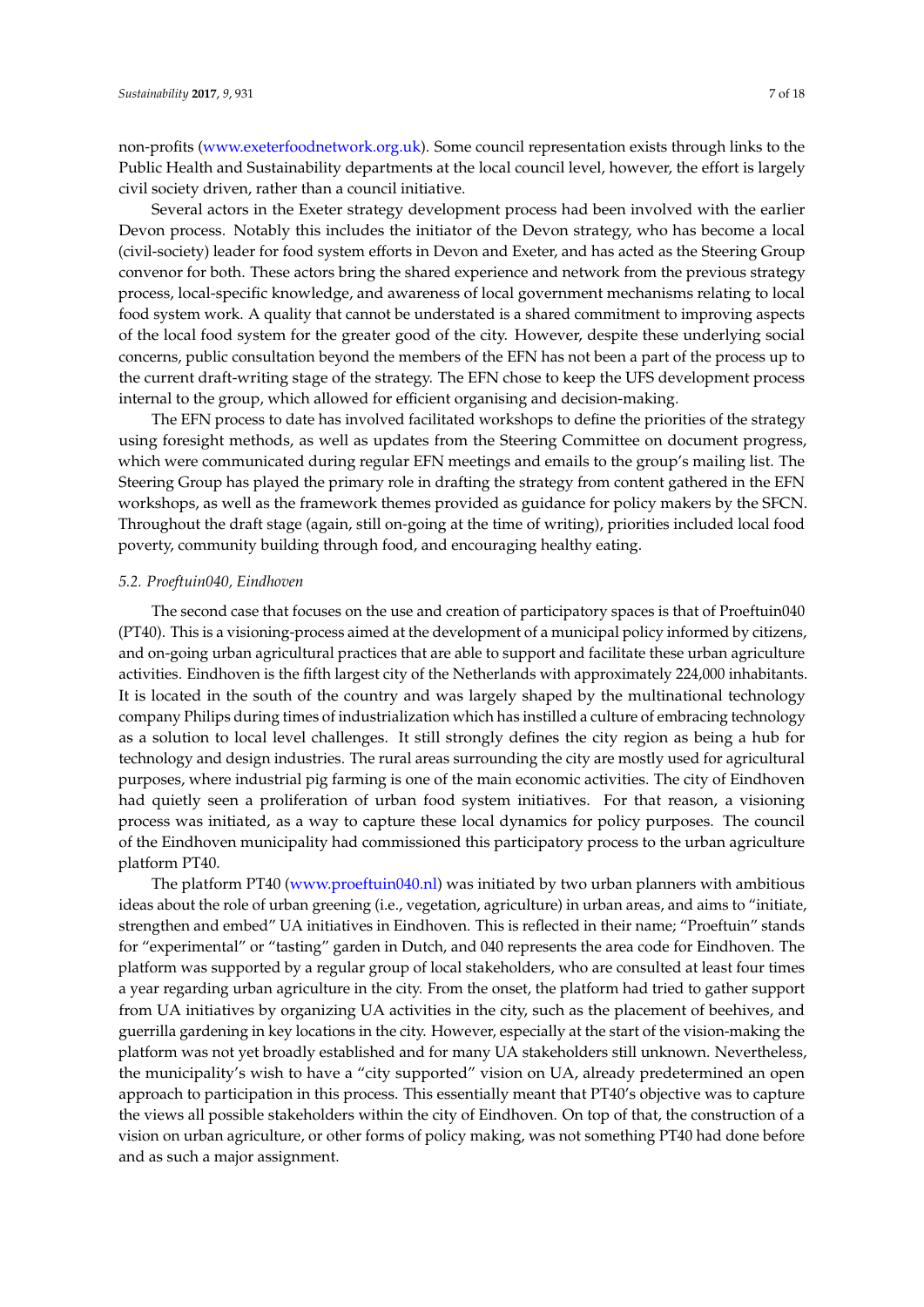Within this case-study three phases can be described: the process-planning phase in which PT40 and the municipality design the broader framework of the process and its objectives; the city consultation phase that included a number of workshops and presentations; and the eventual reporting by PT40 which required distillation of the gathered ideas and visions and writing up. In the next section the execution of accountability and participation will be described in terms of involvement of actors and process-practicalities within these phases.

#### *5.3. Comparison of Participatory Policy Processes*

Participatory policy processes are differently constructed in the two cases of urban food strategy development. By using the conceptual framework, which sets out accountability and participation as key elements in participatory policy processes, we can highlight what some of these differences are and how that shapes policy processes. Within the two cases we have underlined these elements of participatory policy processes and how they are embedded in the policy process according to McGee [\[26\]](#page-17-5), taking consideration of actors, knowledge and policy spaces. In this section, we present the two cases to illustrate how the participatory policy processes differ. See Table [1](#page-10-0) for a comparative overview. Although the principal aspects and what policy process elements they belong to are inseparable, for analytical purposes we have made a distinction, which is discussed below.

#### 5.3.1. Participation

One of the key aspects of participation is the need to establish a group of participants that mirrors the types of people that hold a stake in the issue being dealt with. This partly legitimizes the process, for it suggests that the views of all stakeholders are incorporated in a certain policy process. Both cases show explicit, yet differing attempts to broaden the type of participants in the policy process. Participants from various disciplines and backgrounds are incorporated in both processes. However, in Exeter these were already part of the Exeter Food Network; as such the process was kept internal to the (largely civil society) group. This also means the participants already had prior associations with one another. Being an interest group in a small city, the EFN is a largely cooperative group of people who are familiar to one another as community members, colleagues, and acquaintances, with some having worked closely together from the previous experience of developing Devon's county food strategy. Development of the Devon strategy offered lessons, having revealed tensions between a largely civil society group working with few parameters to create a strategy on the council's behalf. This experience, the broad nature of the county-wide and mostly rural strategy, and the lack of reliable funding from council sources led to the EFN to focus its efforts on the urban realm and to be less outwardly reliant. In Eindhoven, the assignment was to capture "the city's vision". As such one of their priorities was to have a group of participants that could represent "the city". In reality, this proved difficult for PT40. A few bigger corporate actors, such as a big Dutch supermarket chain, had declined the invitation to the initial workshops, adding that they were interested in partaking in a later stage of the process. Secondly, while organisations that target certain vulnerable groups (e.g., social housing cooperation) were part of the process, open invitations did not yield any participants that belonged to the actual vulnerable group. Prior to the workshops, these organisations already collaborated with the municipality and experiences. The initiatives' actors were also on many accounts sceptical of the municipality and many thought it was too bureaucratic and not flexible enough. Moreover, although the process was initiated by the municipality, only few municipal policy makers participated in the process, leaving another important actors underrepresented. In the cases this makes for different starting points, as the one is kept within an existing network, while the other is starting a new network. Incorporation of vulnerable groups is a weak spot in both participant groups. Important for participatory policy processes is not only to invite the right people to the table, but also to get them to the table.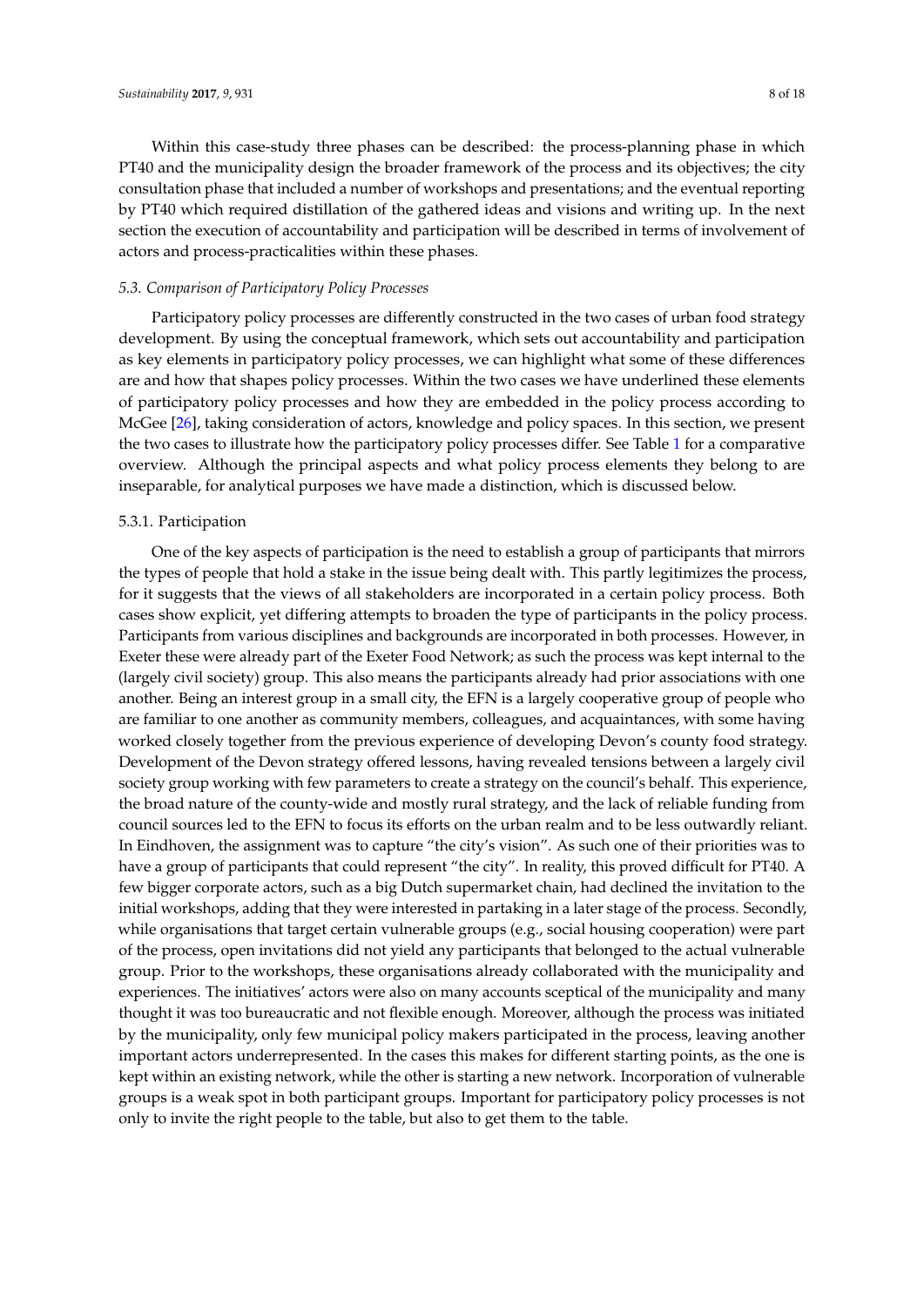|               |                                                                        | The Exeter Food Network                                                                                                                                                                                                                                                                                                                                                                                                                                                                                                                                                                                                                                                                                                                         | Proeftuin040, Eindhoven                                                                                                                                                                                                                                                                                                                                                                                                                                                                                                                                                                                                                                                                                                                                                                                                                                                         |
|---------------|------------------------------------------------------------------------|-------------------------------------------------------------------------------------------------------------------------------------------------------------------------------------------------------------------------------------------------------------------------------------------------------------------------------------------------------------------------------------------------------------------------------------------------------------------------------------------------------------------------------------------------------------------------------------------------------------------------------------------------------------------------------------------------------------------------------------------------|---------------------------------------------------------------------------------------------------------------------------------------------------------------------------------------------------------------------------------------------------------------------------------------------------------------------------------------------------------------------------------------------------------------------------------------------------------------------------------------------------------------------------------------------------------------------------------------------------------------------------------------------------------------------------------------------------------------------------------------------------------------------------------------------------------------------------------------------------------------------------------|
| Participation | Types of participants<br>and their relationships to one<br>and another | Interdisciplinary group of actors, based on the EFN<br>members: mostly civil society actors, small scale local<br>farmers, non-profit actors, volunteers, and some<br>council representatives (Public Health, Sustainability);<br>A civil-society-led effort, rather than council-initiated;<br>Being a small city, this network of like-minded<br>individuals were all known to one another. Most<br>members had previous collaborative relationships;<br>The core Steering Group was formed of several<br>$\bullet$<br>members reconvened from the 2012 Devon strategy<br>process, with some new actors;<br>No vulnerable groups included; only a "elite" group<br>with specialist knowledge, some "representing" those<br>vulnerable groups. | Interdisciplinary group of actors: local and regional<br>government, housing corporations, elderly care<br>institutions, community centres, social welfare<br>organizations, regional health authority, urban food<br>initiatives, (small) retailers, landscape architects,<br>design studios, and academics;<br>Decline of (initial) participation by bigger corporate<br>actors and only few municipal policy-makers who<br>were involved from start to end;<br>No vulnerable groups participated; only institutions<br>or initiatives targeting or representing<br>vulnerable groups;<br>Majority of urban agriculture initiative actors had no<br>prior collaborative relationships; The municipal<br>institutions did, but on different themes: such as<br>housing or care;<br>High level of participation in the 1st workshops;<br>decreasing numbers towards final ones. |
|               | <b>Quality of Participation</b><br>in the participatory process        | Leader: Local knowledge, particularly in food security<br>and local poverty context, practical knowledge of local<br>networks, previous strategy development experience;<br>Foresight methods, on-going dialogue during EFN<br>meetings, email updates to wider EFN group,<br>significant role of Steering Group in strategy "leg<br>work" (distilling meeting takeaways, structuring and<br>writing of strategy);<br>Creation of new policy spaces by using mixed<br>expertise, and foresight methods;<br>Building on the Devon experience: lessons learned,<br>more-grassroots in development and project<br>deployment, with a focus on reduced dependence on<br>council supports.                                                           | Structured workshops were used to discuss the future<br>of UA, which provided a "safe space" that allowed for<br>knowledge sharing among the different participants;<br>Little time was given for participants to get<br>acquainted with each-others' work in the first<br>workshops; that distracted participants from the<br>workshops' goals and objectives;<br>In the final workshops that used foresight methods<br>that allowed for free exploration of the future of UA.                                                                                                                                                                                                                                                                                                                                                                                                 |

**Table 1.** Comparison of key elements in participatory policy processes in the case of the Exeter Food Network and Proeftuin040.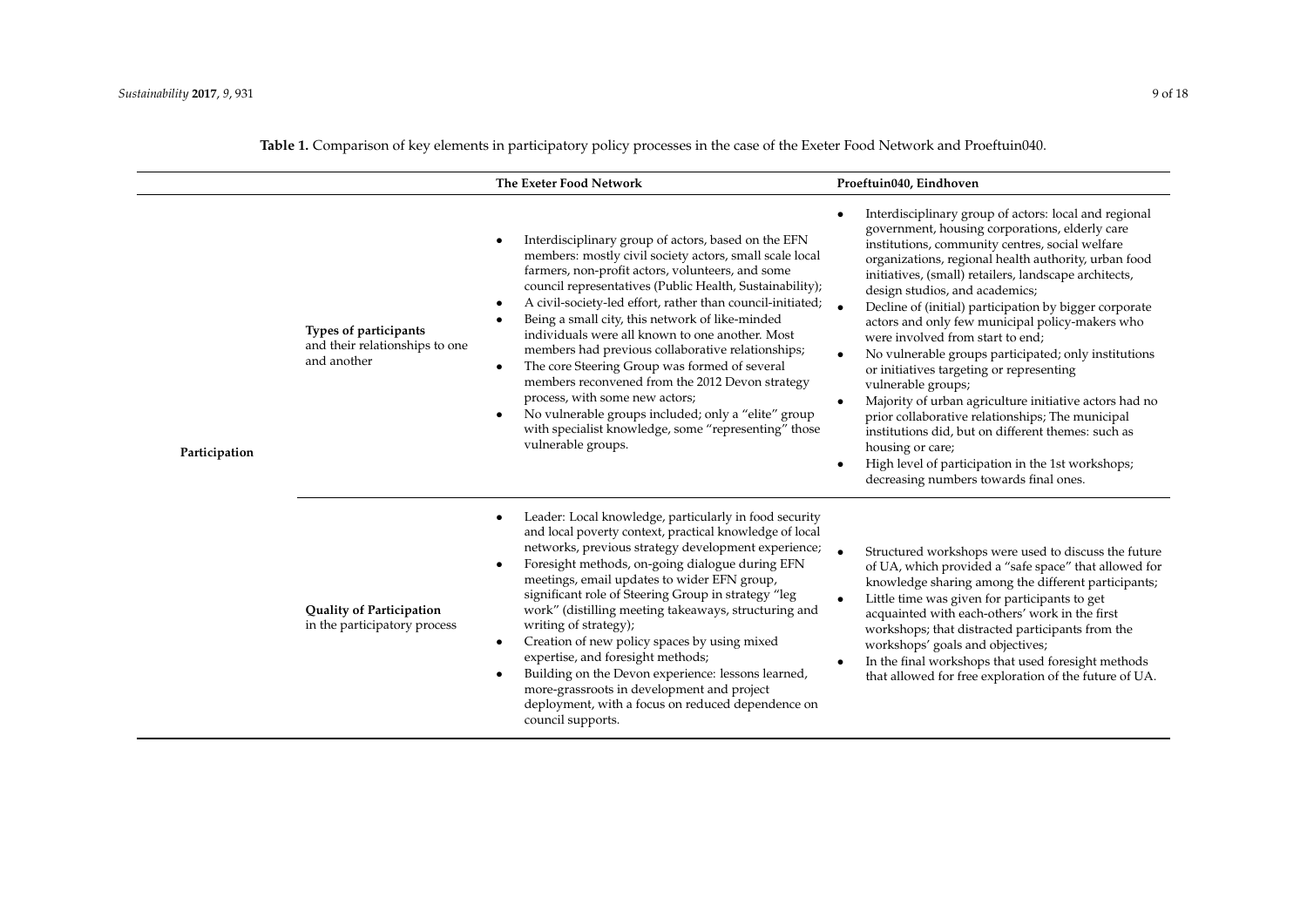<span id="page-10-0"></span>

|                |                                                           | The Exeter Food Network                                                                                                                                                                                                                                                                                                                                                                                   | Proeftuin040, Eindhoven                                                                                                                                                                                                                                                     |
|----------------|-----------------------------------------------------------|-----------------------------------------------------------------------------------------------------------------------------------------------------------------------------------------------------------------------------------------------------------------------------------------------------------------------------------------------------------------------------------------------------------|-----------------------------------------------------------------------------------------------------------------------------------------------------------------------------------------------------------------------------------------------------------------------------|
| Accountability | Transparency<br>on actions and used resources             | Reference to the principles of SFCN as a framework;<br>Collaboration with select members of local council;<br>Little interaction with the broader public about UFS<br>٠<br>development process or aims.                                                                                                                                                                                                   | Public announcement of the municipal council<br>commissioned vision for UA;<br>Used resources, dates of workshops and meeting<br>spaces openly available on PT040's website;<br>Initial workshops were invitee only; based on PT040's<br>and municipal network.             |
|                | Consultation<br>of those that are about to<br>be affected | Steering Group meetings reported discussion of larger<br>political dynamics (Brexit);<br>Local level expertise (knowledge of local food systems,<br>social issues, business, network actors); policy<br>knowledge and an understanding of council workings<br>and key contacts-EFN members "representing"<br>the public;<br>Internal EFN consultation with members: No<br>consultation of broader public. | Consultation of "the city" before and after vision<br>development through a town hall model and online<br>consultation on results via the website:<br>Call for consultation was mostly responded to by "the<br>already converted" and thought UA was a<br>worthwhile cause. |
|                | Evaluation<br>of impacts and effects                      | Internal evaluation of drafts while in the development<br>process, input given during workshops by<br>participating EFN members;<br>No evaluation of impacts at the development stage.                                                                                                                                                                                                                    | Early evaluation of the vision was done through<br>foresight methods within the workshop rounds; this<br>allowed for open value and claim free exploration;<br>Only a few policy-makers were involved at this stage<br>of evaluation.                                       |
|                | Correction<br>when actions have had<br>harmful effects    | The Exeter Strategy is an evolution of previous local<br>strategy efforts<br>The UFS development is a voluntary effort;<br>accountability measures are unclear;<br>No specific consideration given to potential negative<br>impacts during the early strategy<br>development process.                                                                                                                     | Nobody was really championing the process outside<br>PT040, so little responsibility was felt outside PT040;<br>Themes and objectives were adapted according to<br>consultation input;<br>Final version of vision was evaluated by the council<br>and eventually rejected.  |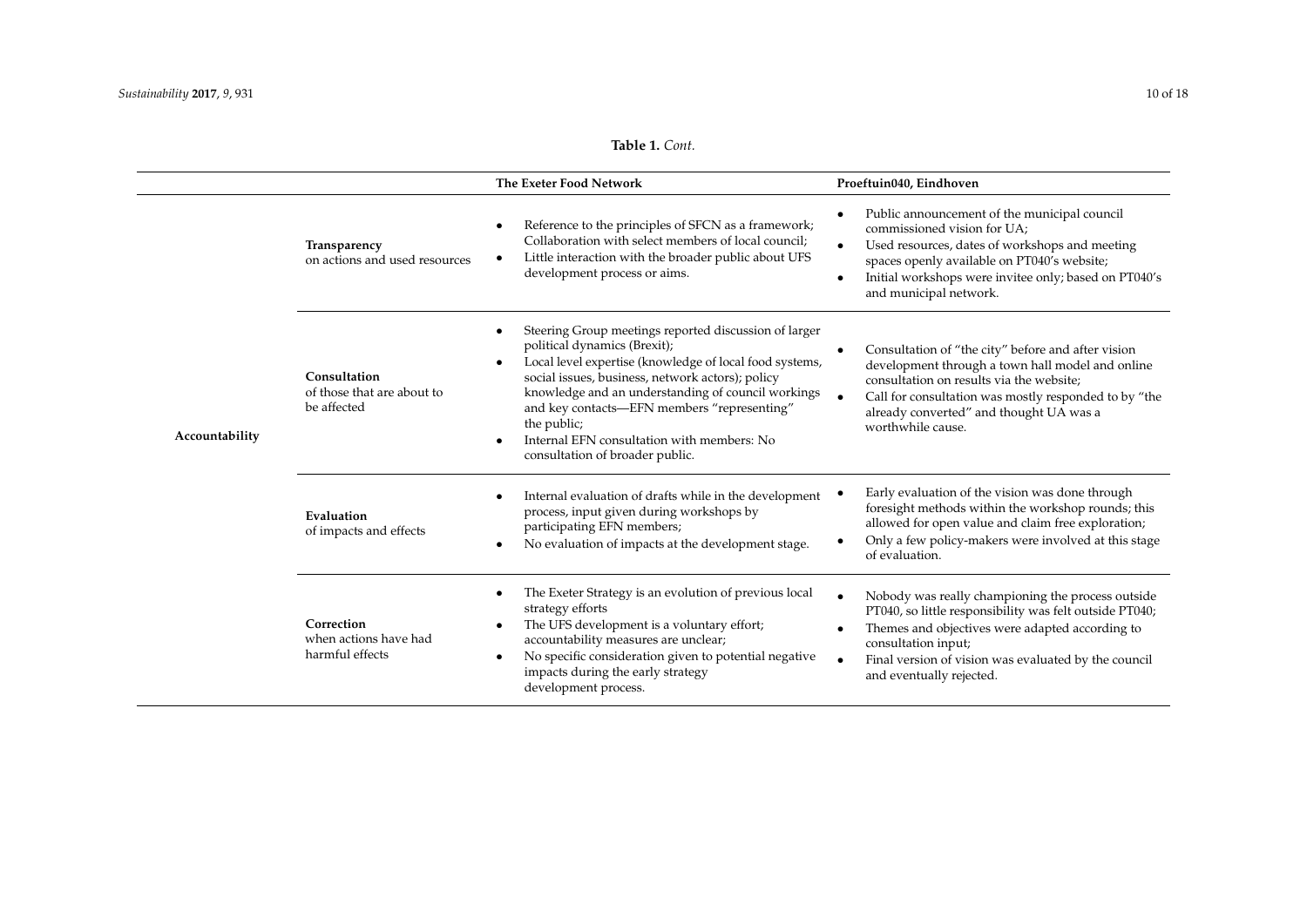Secondly, highlighted in the cases is the quality of participation: this describes the space the participants receive during the participatory policy process and whether this is a safe space to interact about a certain topic. In both cases, we have seen the exploration of new policy spaces, meaning that they attempt to go beyond "traditional" policy spaces where knowledge is purely evidence-based and expert driven. The use of foresight methods is one way of achieving this, as this is a tool that allows for new ways of generating knowledge. On top of that, it is argued that because the future holds no claims or relations, foresight offers a "safe space" in which actors from diverse backgrounds can interact. In Exeter, participants are largely driven by their own values, experiences, and concerns over a number of local issues, which they feel can be positively impacted by having a food strategy. These could be shared and expanded upon through the foresight process during workshops. Particularly interesting is that at first participants found thinking of the future difficult, but in most cases really got the hang of it and reported positively about this new way of thinking. Notable is the role of the process leader; he/she steers the process in a certain direction in which their own background often has a considerable influence. In Exeter, the convenor of the steering committee is regarded as a moral authority through his position with the local church, and a respected local champion for his history of work with community groups, and on local poverty (including food poverty) issues. Ultimately, the convenor oversees the process and is in a position to ensure that particular concerns are represented, including their own. In Eindhoven, this came to the fore in the sense that the process leader often was not satisfied with the ability to vision about the future of the city—which is a key characteristic for a planner. Secondly, they were also new to collaborating with the municipality. As such, much of the policy-making process was new to the process leaders too. Furthermore, one of the leaders left PT40 halfway through the UFS development. This slightly shifted the focus within the UFS, with a priority on themes around circular economy, as this was an interest of the leader that was now solely in charge.

Although both cases differ in their ways of ensuring participation of stakeholders, they are considerably different from traditional policy processes. The process in Exeter was limited to those within the established Exeter Food Network. As a civil-society partnership group made up of community members, the EFN seems to have taken on the role of "representing" groups in the community, albeit with little representation from vulnerable groups themselves. Rydin and Natarajan [\[64\]](#page-18-16) described this as "empathetic understanding of other people's experience" that these actors had gained through their own grassroots contact with others, for example, those experiencing poverty, and as such "were speaking beyond their immediate experience and for a range of other people". Despite being largely homogenous in terms of class and ethnicity, it is diverse in the disciplines and professions represented at the table. In contrast, Eindhoven intended to provide ample space for a broad range of actors to participate, however was not sufficiently able to accommodate them within the process.

#### 5.3.2. Accountability

Besides participation, accountability is key to the participatory policy processes. When accountability is safeguarded within the process, it is a way of constraining power and being responsive to those governed. This starts with transparency on actions and used resources in the policy processes. PT40 had been very clear about their collaboration with the municipality and the resources used during the process: the municipality had commissioned this vision and therefore was paying the bills. Moreover, the documents produced by PT40 were published on their website and disseminated further via social media. This also includes participant lists, minutes and agendas of workshops and meetings. To the people participating in the workshop, they made abundantly clear that what came out of this process needed to be acceptable to the municipal council. In Exeter, the process started by building on the strategy that was developed for Devon and earlier SFCN principles. However, during the policy process little was made public about proceedings, agendas, participants, and direction the UFS was heading in. Meeting agendas and minutes, as well as drafts of the strategy were shared by email to the EFN membership list, but not posted for the public online. One participant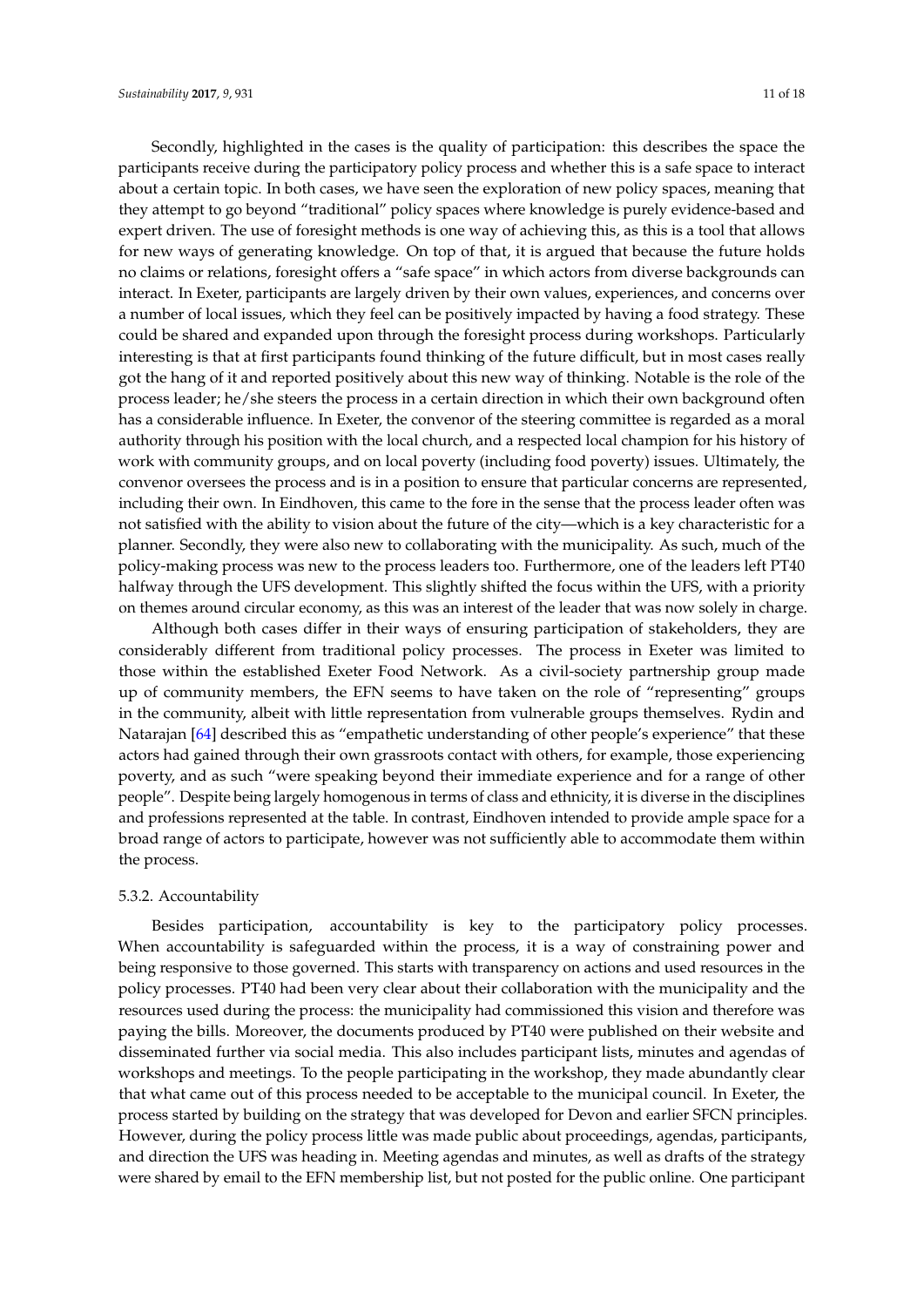noted that the Exeter strategy initiative had a desire to foster a more empowered grassroots-led effort through the members of the EFN. This showed a contrast to the earlier Devon strategy, which was accountable to a council-heavy partnership group. As such we can conclude that both parties had rather different approaches to transparency in their policy processes; as transparency was high in Eindhoven in an attempt to connect to "the city", it was kept low in Exeter's policy process as it was focussed on an existing network.

A key aspect that follows being transparent, is consulting those that may be affected by your actions. Consultation clearly has overlaps with the key aspects that define participation, as it concerns hearing those that hold a stake. However, here we would like to focus on the types of knowledges that were consulted during the process. As McGee [\[26\]](#page-17-5) argues, there are many different types of knowledges, embedded in different narratives and discourses, and giving space for these to encounter is essential for the establishment of legitimacy for a policy process. As emphasised above, not all of those affected were participating in UFS developments. In Exeter, the process was characterized by a small coalition with expert knowledge; comprised of people who have experience with various aspects of the food system, the local landscape (social, environmental and economic), and experience with policy making. In Eindhoven, this was rather different as they opened up the floor to practitioners, policy makers, planners, citizens, and academics. Although this makes for different types of knowledges, knowledge of vulnerable groups (other than an intended "representation" role through members) had not been included in either cases, even though both processes aim to affect these groups through their UFS-development. Furthermore, the absence of bigger corporate actors and a sufficient number of municipal policy makers meant a rather one-sided version of UA in the city was documented. In the case of Exeter, it was the membership with the Sustainable Food Cities Network that provided a framework of aims to draw upon which are being drawn upon throughout the network. Work in these areas can receive acknowledgment through the SFCN awards system, and in doing so projects the work of members to the broader network across the UK and Ireland.

Evaluation of the effects and impacts is essential to any policy process and usually takes place after the implementation of a certain policy. Considering this research has focussed on the actual policy processes that lead to UFSs, we explore the degree of evaluation within the policy process. In Exeter evaluation of the work delivered by the steering group was performed by the total EFN. A back-and-forth process organised by the convenor involved workshops with the EFN, drafting by the steering group using workshop feedback, and meetings for EFN review. In general, the evaluation was done with little interaction with the broader public throughout this drafting stage. In the case of PT40, the draft strategy was evaluated in a smaller foresight session and in a public town hall meeting. In the town hall meeting, stakeholders were giving the opportunity to highlight their concerns or issues with respect to the draft strategy. However, the people participating in this town hall meeting were largely the people who already were part of earlier meetings; only a few new actors took part in this exercise. A more detailed evaluation was done during the foresight workshop, where the strategy was "tested" by participants in various future scenarios. Especially this workshop resulted in a number of points that PT40 itself had not considered. Amongst other things, the need to rebrand the image of UA was stressed in order to make it mainstream in terms of language, and allow it to connect more to the municipality's perspective. While PT40 opened the space to the city during the evaluation of the draft, Exeter kept this process indoors. Nevertheless, PT40 was not able to reach a new public and relied mostly on the input of people that were already part of the process. In this sense, both relied on a like-minded core group of the already converted.

Correction involves a process for addressing and mediating potentially negative or harmful outcomes of actions relating to the strategy. In Exeter, the strategy was developed out of a perceived need to have more urban-focused effort to address Exeter's unique needs, rather than a county-wide and more rural document. This evolution process shows a form of correction from previous efforts. However, within the Exeter process, being a voluntary effort, the process has been primarily focused on addressing local issues and developing projects and programs. A systematic approach to evaluating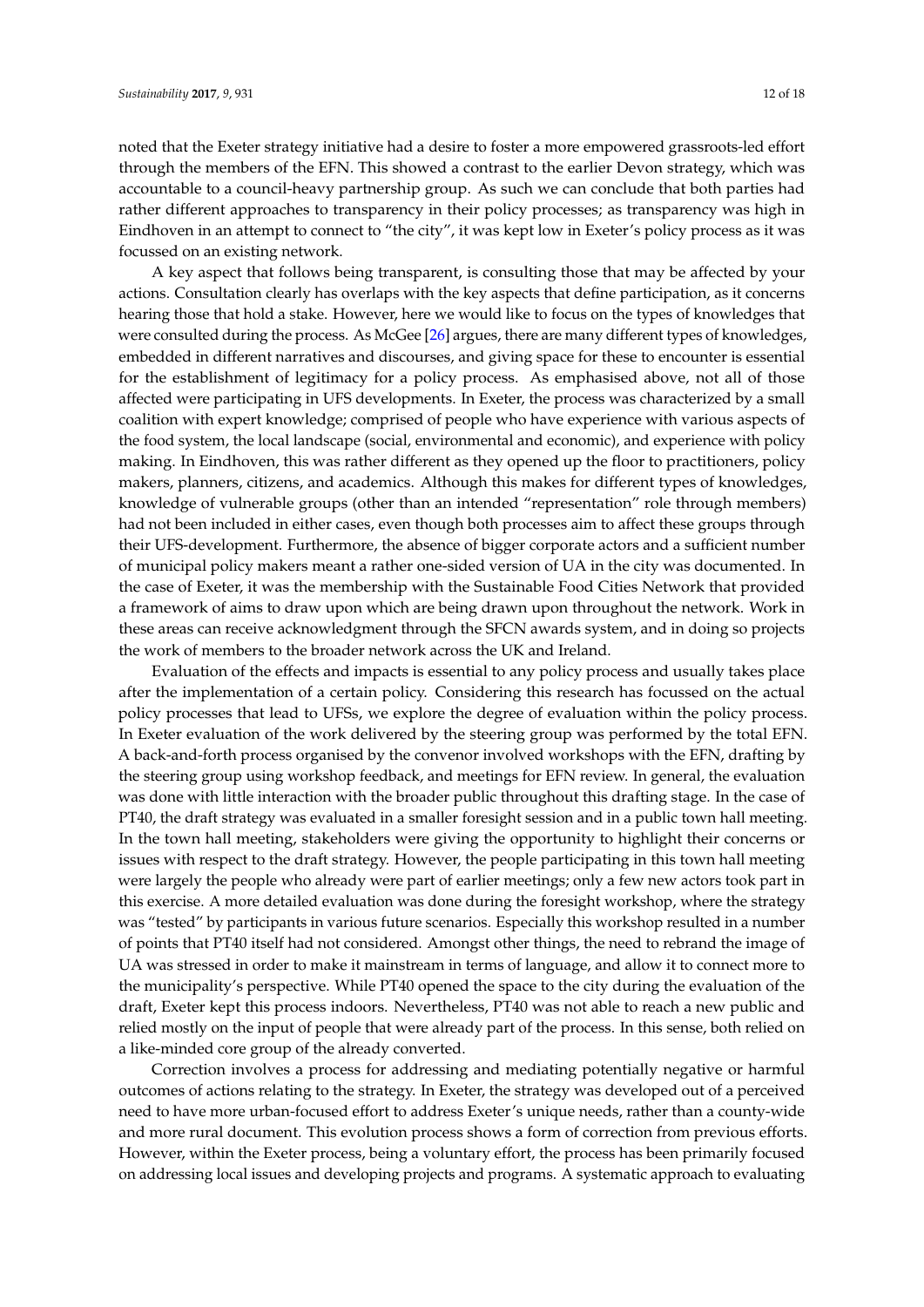potential negative outcomes and addressing them has not been made clear through the development stage, although with the EFN aiming to be a grassroots effort, it can be assumed that corrections will be the responsibility of the group, rather than an external body such as the council. Limited engagement with the broader community beyond the EFN may allow potential areas of concern to go unnoticed. At this stage, there has been no indication that the strategy will be formally adopted by the local council, resulting in it taking responsibility for the outcomes. Similarly, as a group, PT40 took ownership of the process, and so responsibility remained internal. While the UFS process was commissioned by the municipality, they made little effort to being accountable for the process. In fact, the municipality rejected the PT40's vision as they argued it was just "impossible for them to carry it out" (Personal communication, 2017). While the vision was based on the input of a group of engaged stakeholders, the municipality nonetheless chose to reject it, rather than correct it. Currently, PT40 has not been able to negotiate the next step in the UFS development process.

In both the UFS development processes, accountability was hardly (intentionally) embedded within the process design. While participation of different stakeholders was given ample attention, the aspects of evaluation and correction were not. In the case of Exeter, this may well play out as the strategy is developed beyond the early draft stages. The role of the EFN as a network supporting local level projects and programs over time, and involvement of the council, should it choose to formally adopt the strategy, are yet to be seen.

#### **6. Discussion**

The use of participatory policy processes is an attempt to break out of traditional forms of policy making [\[30](#page-17-9)[,34](#page-17-11)[,40\]](#page-17-17). Through the incorporation of the types of actors and knowledges related to the policy goal in question and the creation of new policy-spaces, new ways of policy making can be shaped that arguably are more democratic and effective [\[26\]](#page-17-5). The two cases show that when interrogating accountability and participation, participatory policy-making processes are differently shaped and conceptualised in the Exeter and Eindhoven cases. Reflecting on both cases with respect to the conceptual framework, we conclude that the combination of accountability and participation are crucial for the participatory policy process being able to provide a space for different types of actors to interact and shape effective policy as a result. Differences in the participatory policy processes are highlighted when focussing on the involved actors, knowledges, and policy spaces. Both cases paid specific attention to broadening participation within their policy-processes—Exeter within a confined "elite" group, and Eindhoven constrained by a limited number of recruited volunteer participants—whereas accountability was less addressed overall. Moreover, highlighted in the ultimate rejection of the Eindhoven UFS proposal is the complexity of participatory policy-making and the shaping of new policy spaces.

Firstly, we consider the former point, which emphasises how the idea behind participation becomes problematic: while PT40 had managed to include new knowledges and actors (such as local participants without prior experience in policy-making), their UFS was rejected by the city's council for not being feasible and too disconnected from their current policies. This strengthens the idea that policy is based on certain knowledge-networks and in particular favours the more empiric conception of "expert", or evidence-based knowledge [\[39](#page-17-16)[,40\]](#page-17-17). The PT40 vision did not connect the grassroots local knowledges of participants to the more conventional "expert knowledges" that are prioritised within the local council's more conventional policy processes. Although during the evaluation phase, the need to mainstream the way of thinking about UA was emphasised, this was less reflected in the final vision, which was in many aspects highly progressive and in some points quite radical. As such, the municipality deemed the vision politically impossible to accept. This shows a disconnect in how knowledges are valued in policy making, and how essential it is to find a common language to communicate shared priorities. Furthermore, hardly any actors with experience in policy-making had been involved in the UFS-development, which would have contributed to the incorporation of "policy language" and "expert knowledge" from a government viewpoint. In the case of Exeter,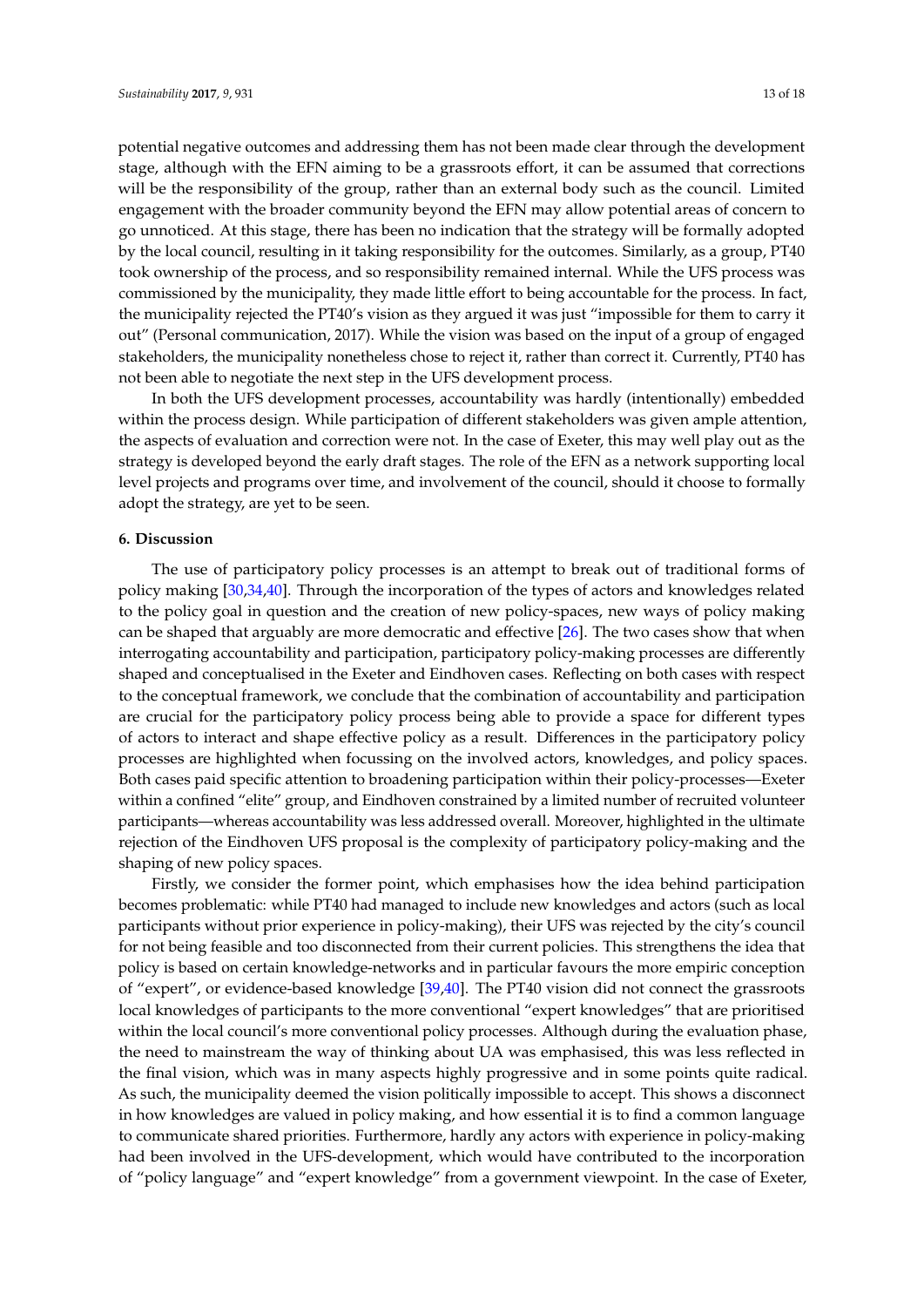however, a clear decision was made about limiting the scope of participation to those within the EFN in the development stage of the UFS, resulting in clear and efficient progress due to the small size and unimpeded focus of the group. Contrary to PT40, the EFN had a number of actors with previous experience in local food strategy development. This brought together local knowledge of issues and the food system, as well as an established understanding of council-level priorities that could provide "the hook" when framing strategy aims. This was helped along by a small number of council departmental staff involved, recognising a beneficial exchange through the partnership. Prior experience provided the EFN steering group in particular with a confidence to develop a grassroots driven UFS, as well as a pragmatic view with regard to council limitations, particularly in the face of budget cuts and the ability to contribute supporting resources to the strategy and its eventual deployment. This is illustrative of the "picking up the slack" activities of citizens at the local levels are taking on, where they feel councils are unable or unwilling to provide supports for local needs [\[52](#page-18-4)[,55\]](#page-18-7). In the end, this structure contributed to a more effective policy process. This complicates the notion of participatory policy processes: while the use of participatory processes is clearly gaining popularity, there is still a clear need to connect to traditional policy-language and knowledge for the policy-process to be successful.

Secondly, with regard to the shaping of new policy spaces, the elements of participation and accountability show in both cases the lack of vulnerable groups being incorporated into otherwise collaborative processes. The two cases-studies both see UFSs as a means to address social inequalities and food insecurities, however, neither had managed to include these socially vulnerable groups at any stage in their policy-processes. Although Exeter had made the explicit choice of keeping the UFS-development internal in its draft stages, PT40 had extended open invitations to "the city" multiple times, which did not yield participants of these vulnerable groups. While the Eindhoven policy-process was pushing for the extreme in terms of participation by "the city", it was seemingly still too "closed down" [\[65\]](#page-18-17). It reflects a common issue in policy making of reaching vulnerable groups who are often least able to take time to volunteer and feel secure that there is the "safe space" [\[59\]](#page-18-11) needed to share their voice. However, it also assumes that it is entirely clear who exactly are the stakeholders that will be affected by the policy in question. Some actors are not associated with the matter because of a lack of awareness, or through their own choice such as those who cannot justify giving up the time, while others might simply prefer to be excluded from the process [\[40\]](#page-17-17).

Another common issue associated with participatory policy-processes is "participant-fatigue". Many of the multi-stakeholder processes we see at the local level, depend on the time and expertise of local, often voluntarily participating, actors. It takes a certain type of actor; one who feels sufficiently motivated and informed to work on a specific policy subject and to dedicate time to these processes in their free time. As such, the same actors are often called upon when a new multi-stakeholder process is initiated, for they are known as being open and capable of making a contribution. Due to the growing popularity of multi-actor approaches, these frequently-invited participants cultivate a certain participant-fatigue, making it harder for convenors to find a representative sample of stakeholders for the process. This may be particularly true at the local level where the pool of actors with both sufficient expertise and interest is limited. This was visible in the PT40 case, where the first workshops were highly successful in terms of their attendance rate and mix of stakeholders; but numbers dropped significantly towards the end of the process. While global, and sometimes also national, efforts at participatory policy-making often have budget to invite people; these small-scale and grassroots initiatives do not. Combining this with the previously mentioned lack of vulnerable groups within the participatory process, this clearly becomes a weak spot in terms of types of participation.

Relating to accountability, both cases show heavy reliance on the person championing the participatory policy-process. When the person championing this process is not experienced in policy-making, this proves problematic. In the case of the EFN, the leader of the process was well regarded for his previous policy and social work and was respected as an expert in local food and poverty matters. In this case, the authority granted to this individual by other participants had a positive influence on the outcome of the process. By comparison, the relatively "new kids on the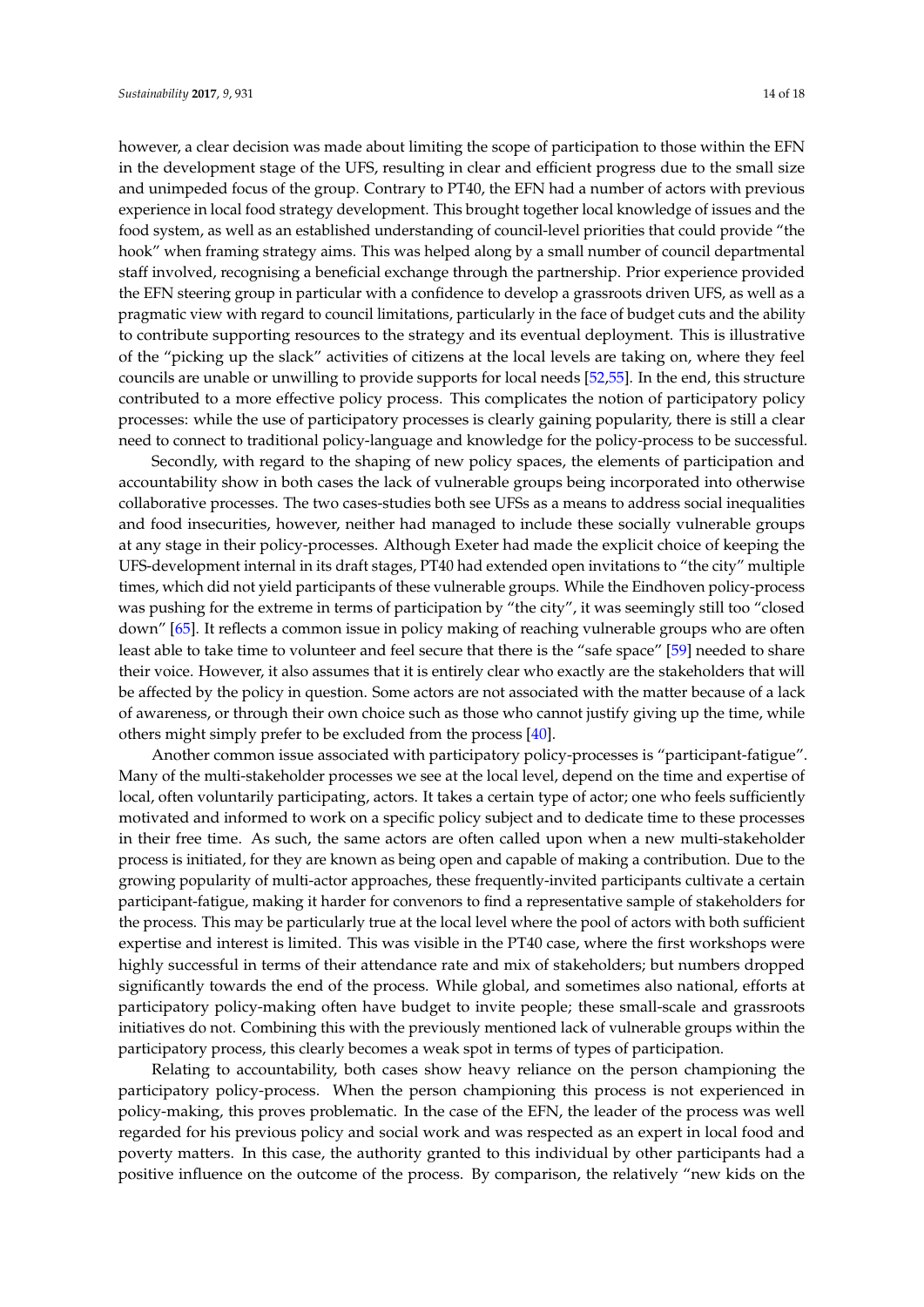block" PT40 was still in the process of establishing its own name as an organisation and also had little policy-making experience. This will have contributed to the disconnect with regard to the more conventionally used policy-language by the council and, arguably, the rejection of the vision in its entirety. Although Scholte outlines clearly some of the characteristics that make a good leader for such a process at a global governance level [\[43\]](#page-17-20), we argue that further research is needed on what makes a good participatory process-leader at the local level. As both cases have shown these actors championing the process play a crucial role in connecting to the conventional ways of policy-making and reaching out to actors (from all levels), we feel that more empirical research on the matter will be able to establish more clear guidelines around the (potentially quite strategic) decisions surrounding the selection of such a leader.

Lastly, we argue that there is a need for more research around accountability on the local level. Considering most of the literature on accountability relates to global governance and especially on how to proceed from state-centred accountability to a multi-actor accountability context and how to evaluate and correct once the policy is implemented. As this research paper explored the process of development of UFSs, it meant we had to consider what accountability, and in particular evaluation and correction, mean during the developing of a policy. These aspects become especially relevant during and after implementation of a policy, thus we argue that they are vital to consider during the development of the process, and should not be regarded as "buffet style" choice options. Moreover, since local food strategies have become more common and moved into the domain of citizen-actors, the development of practical guides could offer valuable frameworks and tools to empower actors to integrate these elements into strategy processes and documents.

#### **7. Conclusions**

Urban challenges related to food, such as environmental change and food poverty, are growing. Urban food strategies have become regarded as a pivotal point of change to address said challenges. Considering this, this paper focussed on exploring what conceptualises participatory processes for UFSs. By operationalising participatory processes as elements of accountability and participation located at the interface of actors, knowledges and policy spaces, we have unpacked two cases of UFS development. We conclude that within the two cases, types of participants are given ample attention, while accountability is an aspect still under represented. Based on the two cases, we argue that the incorporation of accountability is especially instrumental in the development and implementation of urban food strategies. Each of the two cases offers a different participation model; Eindhoven attempted to develop a strategy out of transparent and inclusive process, but, in the end, was unsuccessful due to having not considered how best to integrate grassroots objectives into existing council plans and priorities. The EFN kept the process internal to the group in its early stages, and as a result was able to move efficiently through the UFS development. However, this approach may have compromised the process through excluding potentially valuable input from the public with interests and experience in key issues, such as food poverty. While both processes turned to UFS development as a step toward addressing local level issues, the two efforts represent two ends of a spectrum of participation; one very open, and the other one closed to wider public participation. Considering UFSs have huge potential in addressing food related urban challenges, we argue there is grounds for further empirical research on what constitutes a productive and representative strategy development process within that spectrum, tailored to local circumstances, needs and goals.

**Acknowledgments:** This paper is partly based on research from the project "Assessment of the impact of global drivers of change on Europe's food security" (TRANSMANGO), granted by the EU under 7th Framework Programme, theme KBBE.2013.2.5-01, Grant agreement No. 613532. Furthermore, the authors would like to thank the lecturers of the University of Oslo Centre for Development and the Environment PhD course on "*Global food governance: the role of non-state actors*" for their inspiring lectures and interaction that led to this paper.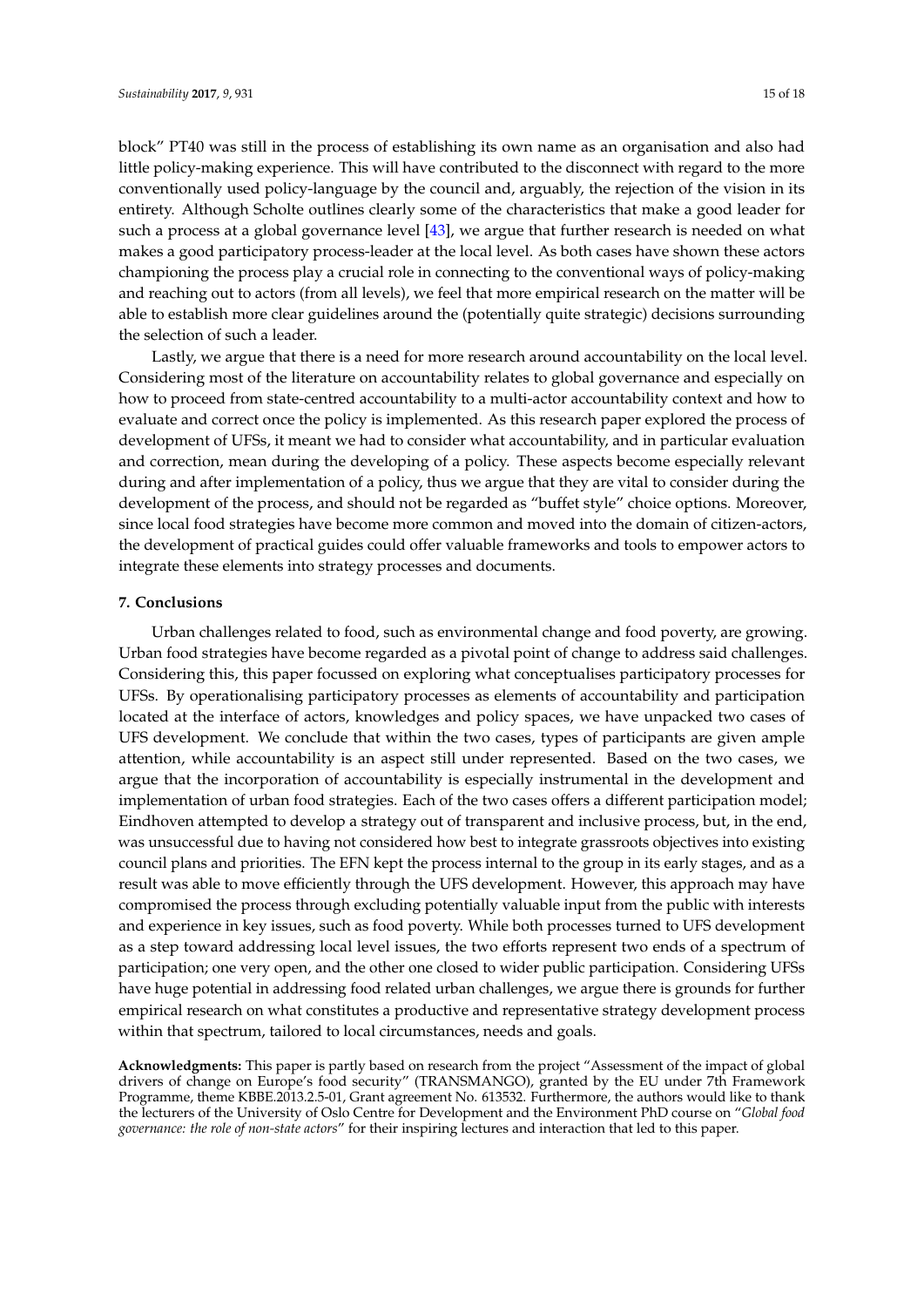**Author Contributions:** Aniek Hebinck and Daphne Page participated equally in designing, analysing and writing the research article. The data the research is based on were collected as part of their individual research projects.

**Conflicts of Interest:** The authors declare no conflict of interest.

#### **References**

- <span id="page-16-0"></span>1. Hinrichs, C.C. Transitions to sustainability: A CHANGE in thinking about food systems change? *Agric. Hum. Values* **2014**, *31*, 143–155. [\[CrossRef\]](http://dx.doi.org/10.1007/s10460-014-9479-5)
- 2. Dubbeling, M.; Zeeuw, H.; Veenhuizen, R. Municipal Policies and Programmes on Urban Agriculture: Key Issues and Possible Courses of Action. In *Cities, Poverty and Food: Multi-Stakeholder Policy and Planning in Urban Agriculture*; De Zeeuw, H., Dubbeling, M., van Veenhuizen, R., Eds.; RUAF Foundation and Practical Action Publishers: Warwickshire, UK, 2011.
- 3. Prosperi, P.; Moragues-Faus, A.; Sonnino, R.; Devereux, C. Measuring Progress towards Sustainable Food Cities: Sustainability and Food Security Indicators; Report of the ESRC Financed Project "Enhancing the Impact of Sustainable Urban Food Strategies. Available online: [http://sustainablefoodcities.org/Portals/4/](http://sustainablefoodcities.org/Portals/4/Documents/Measuring%20progress%20towards%20sustainable%20food%20cities_final%20report%20w%) [Documents/Measuring%20progress%20towards%20sustainable%20food%20cities\\_final%20report%20w%](http://sustainablefoodcities.org/Portals/4/Documents/Measuring%20progress%20towards%20sustainable%20food%20cities_final%20report%20w%) <20appendixes.pdf> (accessed on 27 October 2016).
- <span id="page-16-9"></span>4. Morgan, K.J. Feeding the City: The Challenge of Urban Food Planning. *Int. Plan. Stud.* **2009**, *14*, 341–348. [\[CrossRef\]](http://dx.doi.org/10.1080/13563471003642852)
- <span id="page-16-1"></span>5. Pothukuchi, K.; Kaufman, J.L. Placing the food system on the urban agenda: The role of municipal institutions in food systems planning. *Agric. Hum. Values* **1999**, *16*, 213–224. [\[CrossRef\]](http://dx.doi.org/10.1023/A:1007558805953)
- <span id="page-16-2"></span>6. IPES Food. *The New Science of Sustainable Food Systems: Overcoming Barriers to Food Systems Reform*; First Report of the International Panel of Experts on Sustainable Food Systems; The International Panel of Experts on Sustainable Food Systems (IPES Food): Brussels, Belgium, 2015.
- <span id="page-16-3"></span>7. Tendall, D.M.; Joerin, J.; Kopainsky, B.; Edwards, P.; Shreck, A.; Le, Q.B.; Kruetli, P.; Grant, M.; Six, J. Food system resilience: Defining the concept. *Glob. Food Secur.* **2015**, *6*, 17–23. [\[CrossRef\]](http://dx.doi.org/10.1016/j.gfs.2015.08.001)
- <span id="page-16-7"></span>8. Ericksen, P.J. What is the vulnerability of a food system to global environmental change? *Ecol. Soc.* **2008**, *13*, 14. [\[CrossRef\]](http://dx.doi.org/10.5751/ES-02475-130214)
- <span id="page-16-4"></span>9. Ingram, J. A food systems approach to researching food security and its interactions with global environmental change. *Food Secur.* **2011**, *3*, 417–431. [\[CrossRef\]](http://dx.doi.org/10.1007/s12571-011-0149-9)
- <span id="page-16-5"></span>10. Rockström, J.; Steffen, W.; Noone, K.; Persson, Å.; Stuart Chapin, F.; Lambin, E.F.; Lenton, T.M.; Scheffer, M.; Folke, C.; Schellnhuber, H.J.; et al. A safe operating space for humanity. *Nature* **2009**, *461*, 472–475. [\[CrossRef\]](http://dx.doi.org/10.1038/461472a) [\[PubMed\]](http://www.ncbi.nlm.nih.gov/pubmed/19779433)
- <span id="page-16-6"></span>11. Food and Agriculture Organization of the United Nations (FAO). *FAO Statistical Yearbook*; Food and Agriculture Organization of the United Nations: Rome, Italy, 2012.
- <span id="page-16-8"></span>12. Wiskerke, J.S.C.C. Urban food systems. In *Cities and Agriculture: Developing Resilient Urban Food Systems*; De Zeeuw, H., Drechsel, P., Eds.; Routledge: London, UK, 2015; pp. 1–25.
- <span id="page-16-11"></span>13. Forster, T.; Escudero, A.G. *City Regions as Landscapes for People, Food and Nature*; EcoAgriculture Partners, on Behalf of the Landscapes for People, Food and Nature Initiative: Washington, DC, USA, 2014.
- <span id="page-16-10"></span>14. FAO; RUAF. *A Vision for City Region Food Systems—Building Sustainable and Resilient City Regions*; Food and Agriculture Organization of the United Nations: Rome, Italy, 2015.
- <span id="page-16-12"></span>15. Amin, A.; Thrift, N. Looking through the city. In *Seeing Like a City*; Amin, A., Thrift, N., Eds.; Polity Press: Cambridge, MA, USA, 2017.
- <span id="page-16-15"></span>16. Barber, B.R. *If Mayors Ruled the World: Why Cities Can and Should Govern Globally and How They Already Do by*; Yale University Press: London, UK, 2013.
- 17. McCormick, K.; Anderberg, S.; Coenen, L.; Neij, L. Advancing sustainable urban transformation. *J. Clean. Prod.* **2013**, *50*, 1–11. [\[CrossRef\]](http://dx.doi.org/10.1016/j.jclepro.2013.01.003)
- <span id="page-16-14"></span>18. McKinsey Global Institute. Urban world: Mapping the economic power of cities. *J. Monet. Econ.* **2011**, *36*, 49.
- 19. Wolfram, M. Conceptualizing urban transformative capacity: A framework for research and policy. *Cities* **2016**, *51*, 121–130. [\[CrossRef\]](http://dx.doi.org/10.1016/j.cities.2015.11.011)
- <span id="page-16-13"></span>20. The United Nations Educational, Scientific and Cultural Organization (UNESCO). *Culture, Urban, Future—Global Report on Culture for Sustainable Urban Development*; UNESCO Publishing: Paris, France, 2016.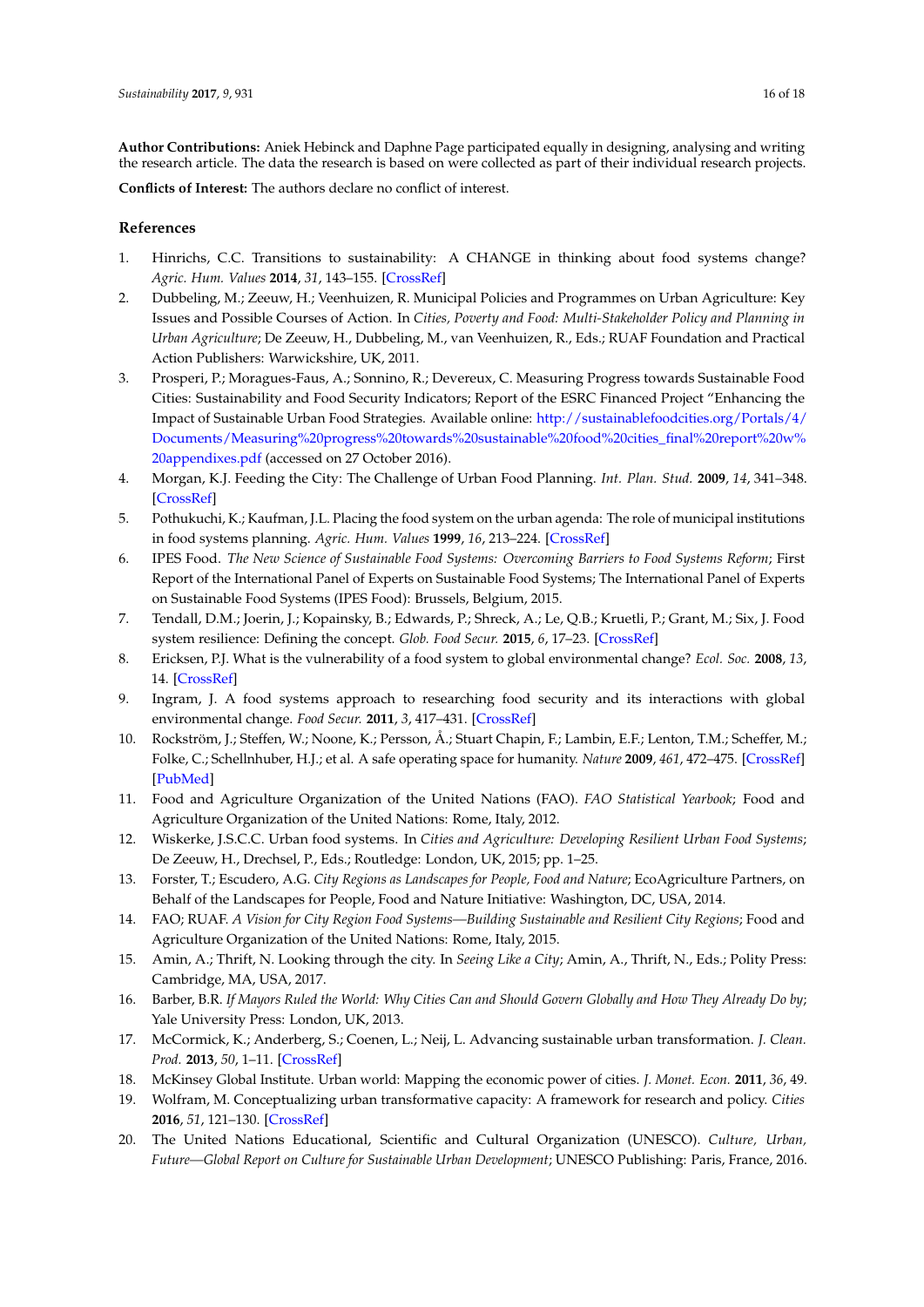- <span id="page-17-0"></span>21. Milan Expo. *Milan Urban Food Policy Pact*; Food and Agriculture Organization of the United Nations: Milan, Italy, 2015.
- <span id="page-17-1"></span>22. Moragues, A.; Morgan, K.; Moschitz, H.; Neimane, I.; Nilsson, H.; Pinto, M.; Rohracher, H.; Ruiz, R.; Thuswald, M.; Tisenkopfs, T.; et al. *Urban Food Strategies: The Rough Guide to Sustainable Food Systems*; Foodlinks: Rochester, NY, USA, 2013.
- <span id="page-17-2"></span>23. Hodgson, K.; Campbell, M.C.; Bailkey, M. *Urban Agriculture: Growing Healthy, Sustainable Places*; American Planning Association: Chicago, IL, USA, 2011; pp. 1–145.
- <span id="page-17-3"></span>24. Sustainable Food Cities. *Developing a Food Plan*; Bristol City Council: Bristol, UK, 2013.
- <span id="page-17-4"></span>25. Cochrane, A.; Ward, K. Researching the geographies of policy mobility: Confronting the methodological challenges. *Environ. Plan. A* **2012**, *44*, 5–12. [\[CrossRef\]](http://dx.doi.org/10.1068/a44176)
- <span id="page-17-5"></span>26. McGee, R. Unpacking Policy: Actors, Knowledge and Spaces. In *Unpacking Policy: Knowledge, Actors, and Spaces in Poverty Reduction in Uganda and Nigeria*; Brock, K., McGee, R., Gaventa, J., Eds.; Fountain Pub Ltd.: Amenia, NY, USA, 2004.
- <span id="page-17-6"></span>27. De Zeeuw, H.; Dubbeling, M. Process and tools for multi-stakeholder planning of the urban agro-food system. In *Cities and Agriculture–Developing Resilient Urban Food Systems*; De Zeeuw, H., Drechsel, P., Eds.; Routledge: London, UK, 2015; pp. 56–87.
- <span id="page-17-7"></span>28. Amerasinghe, P.; Cofie, O.O.; Larbi, T.O.; Drechsel, P. *Facilitating Outcomes: Multi-Stakeholder Processes for Influencing Policy Change on Urban Agriculture in Selected West African and South Asian Cities*; IWMI Research Report 153; International Water Management Institute (IWMI): Colombo, Sri Lanka, 2013.
- <span id="page-17-8"></span>29. Bexell, M.; Tallberg, J.; Uhlin, A. Democracy in global governance: The promises and pitfalls of transnational actors. *Glob. Gov.* **2010**, *16*, 81–101.
- <span id="page-17-9"></span>30. Gaventa, J. Strengthening Participatory Approaches to Local Governance: Learning the Lessons from Abroad. *Natl. Civ. Rev.* **2004**, *93*, 16–27. [\[CrossRef\]](http://dx.doi.org/10.1002/ncr.67)
- <span id="page-17-10"></span>31. Arce, A.; Long, N. *Anthropology, Development, and Modernities: Exploring Discourses, Counter-tendencies, and Violence*; Routledge: London, UK, 2000.
- 32. Escobar, A. *Encountering Development: The Making and Unmaking of the Third World*; Princeton University Press: Princeton, NJ, USA, 1995.
- 33. Escobar, A. Displacement, development, and modernity in the Colombian Pacific. *Int. Soc. Sci. J.* **2003**, *55*, 157–167. [\[CrossRef\]](http://dx.doi.org/10.1111/1468-2451.5501015)
- <span id="page-17-11"></span>34. Chambers, R. *Whose Reality Counts? Putting the First Last*, 2nd ed.; Intermediate Technology Publications: London, UK, 1997.
- <span id="page-17-12"></span>35. Cornwall, A.; Brock, K. What Do Buzzwords Do for Development Policy? A Critical Look at "Participation", "Empowerment" and "Poverty Reduction". *Third World Q.* **2005**, *26*, 1043–1060. [\[CrossRef\]](http://dx.doi.org/10.1080/01436590500235603)
- <span id="page-17-13"></span>36. Escobar, A. *Territories of Difference: Place, Movements, Life, Redes*; Duke University Press: Durham, NC, USA, 2008.
- <span id="page-17-14"></span>37. Blair, H. Participation and accountability at the periphery: Democratic local governance in six countries. *World Dev.* **2000**, *28*, 21–39. [\[CrossRef\]](http://dx.doi.org/10.1016/S0305-750X(99)00109-6)
- <span id="page-17-15"></span>38. Blackburn, J.; Chambers, R.; Gaventa, J. Mainstreaming Participation in Development. In *Making Development Work*; Hanna, N., Picciotto, R., Eds.; Transaction: London, UK, 2002.
- <span id="page-17-16"></span>39. Cairney, P. *The Politics of Evidence-Based Policy Making*, 1st ed.; Palgrave MacMillan: Basingstoke, UK, 2016.
- <span id="page-17-17"></span>40. Cousins, B.; Hebinck, P. *In the Shadow of Policy–Everyday Practices in South Africa's Land and Agrarian Reform*; Wits University Press: Johannesburg, South Africa, 2013.
- <span id="page-17-18"></span>41. Gaventa, J. Exploring citizenship, participation and accountability. *IDS Bull.* **2000**, 1–14. [\[CrossRef\]](http://dx.doi.org/10.1111/j.1759-5436.2002.tb00020.x)
- <span id="page-17-19"></span>42. Baud, I.; Nainan, N. "Negotiated spaces" for representation in Mumbai: Ward committees, advanced locality management and the politics of middle-class activism. *Environ. Urban.* **2008**, *20*, 483–499. [\[CrossRef\]](http://dx.doi.org/10.1177/0956247808096124)
- <span id="page-17-20"></span>43. Scholte, J.A. *Building Global Democracy? Civil Society and Accountable Global Governance*; Cambridge University Press: Cambridge, MA, USA, 2011.
- <span id="page-17-21"></span>44. Barling, D.; Duncan, J. The dynamics of the contemporary governance of the world's food supply and the challenges of policy redirection. *Food Secur.* **2015**, *7*, 415–424. [\[CrossRef\]](http://dx.doi.org/10.1007/s12571-015-0429-x)
- <span id="page-17-22"></span>45. Willetts, P. *Non-Governmental Organizations in World Politics: The Construction of Global Governance*; Routledge: London, UK, 2011.
- 46. Clapp, J. *Food*, 2nd ed.; Polity Press: Cambridge, MA, USA, 2016.